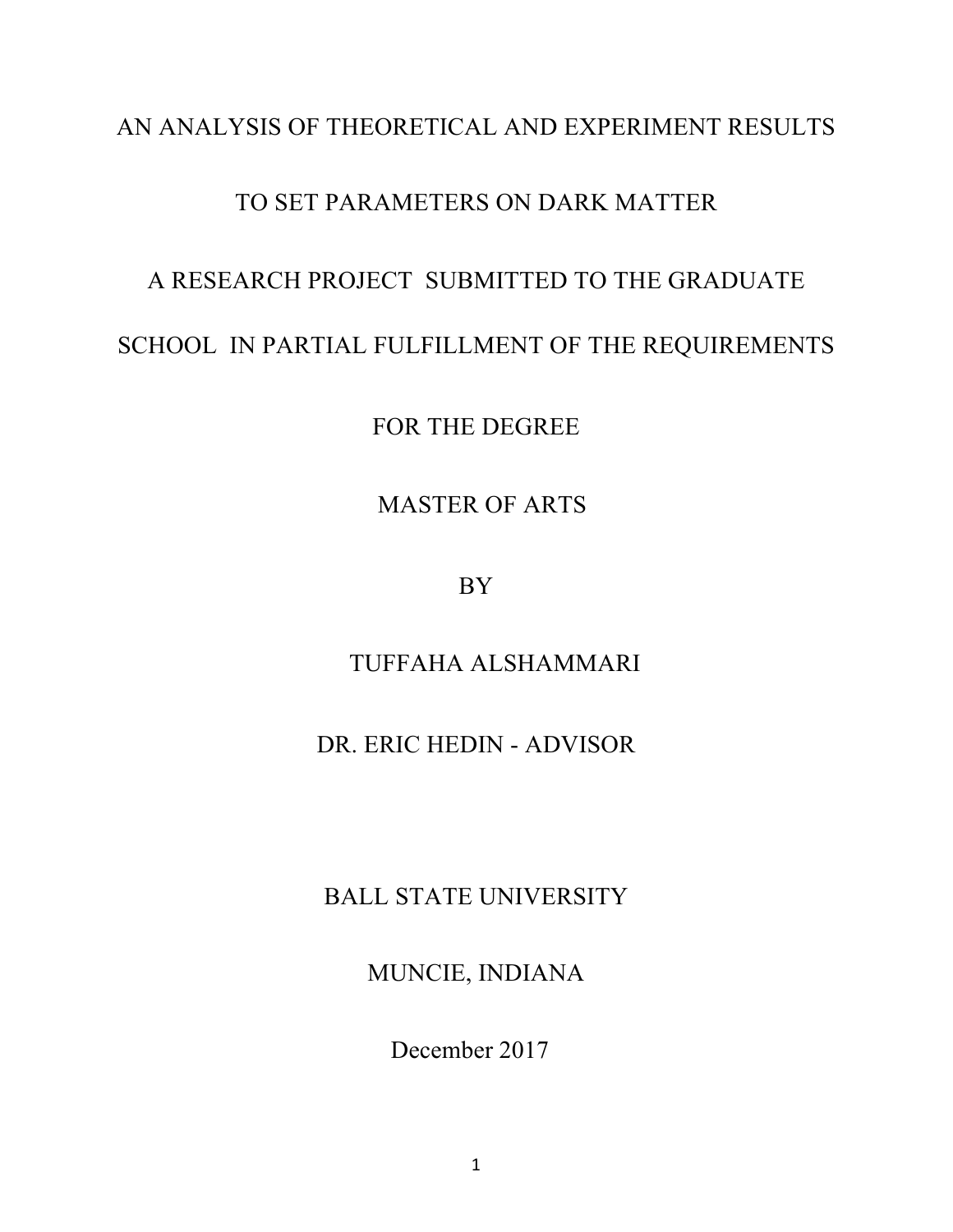# **ACKNOWLEDGENTS**

 It is a pleasure to thank my advisor Dr.Eric Hedin. He worked hard to help me on my work. He followed my work step by step which helps me to organize and complete my work. Also, he was a nice person when I came to get his advice. I am thankful for him for his time and his support.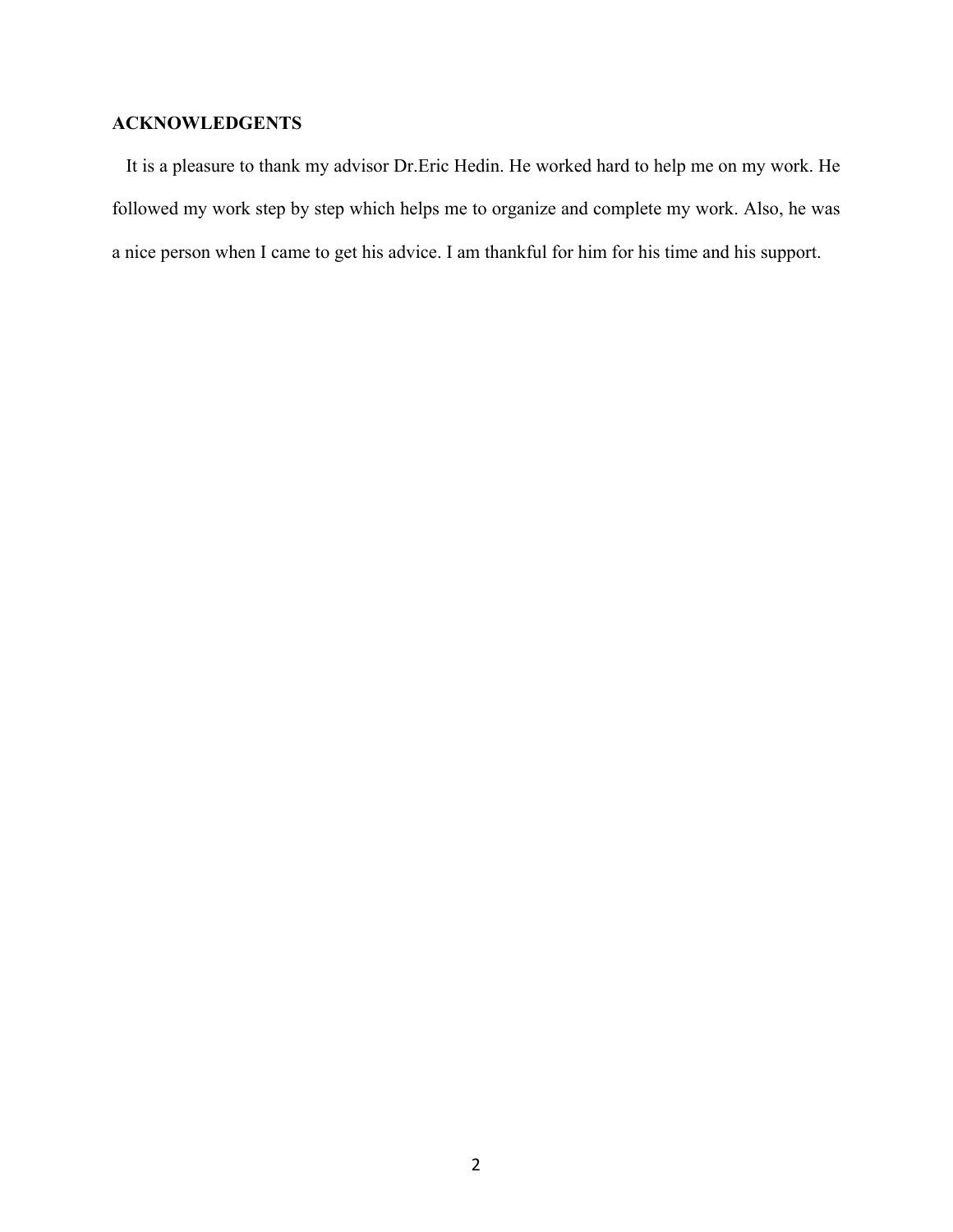# **ABSTRACT**

**Topic**: An analysis of theoretical and experiment results to set parameters on dark matter. **STUDENT**: Tuffaha Alshammari **DEGREE**: Master of Arts **COLLEGE**: Sciences and Humanities **DATE**: December 2017

**PAGES**: 28

 The universe consists of expanding space containing a distribution of matter and energy. In this paper, we discuss dark matter, which is the unseen material in space. This dark matter report examines the reasons why scientists postulate the existence of dark matter. The paper also discusses the properties of dark matter. This paper also discusses the possible candidates of dark matter in the universe. This reports also includes an analysis performed using the findings of the current dark matter detectors to determine the most likely candidates for dark matter. In this section, the paper focuses on determining whether the current detection results rule out any of the suggested dark matter candidates. Finally, the paper outlines the new detector capabilities that are expected to be incorporated into the next generation studies if the current dark matter detectors appear unsuccessful in their ability to detect dark matter particles.

### **Introduction**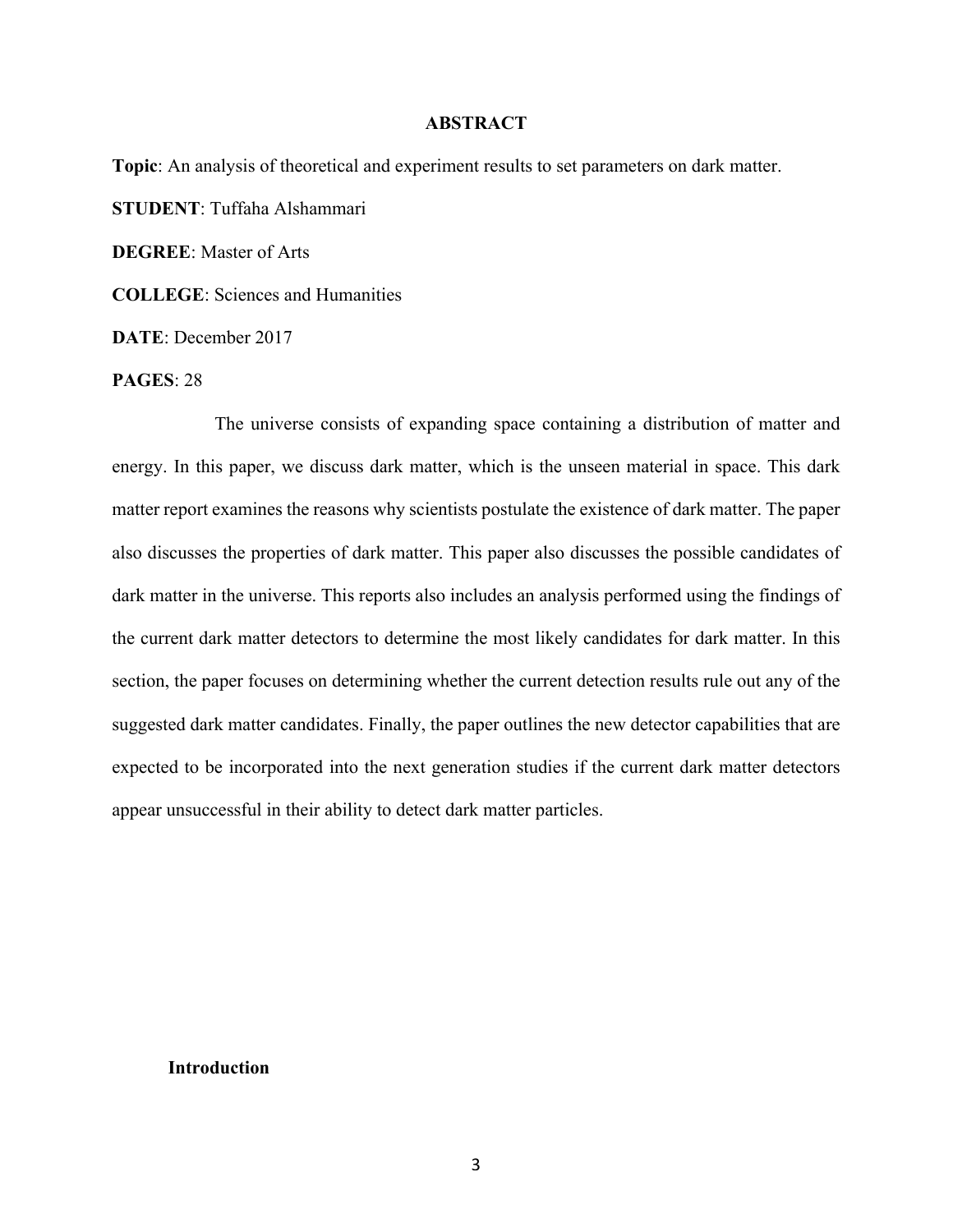Dark matter is the term that describes the unseen mass or material in the sky. Human eyes can see the bright matter in the sky such as stars, but scientists know that some other matter is there since it pulls on the bright matter. The name dark matter, was given since it does not interact with regular light in any form. Dark matter does not collide with ordinary matter, or absorb energy from it and neither can it be seen or detected with any type of equipment created so far by man. Also, the dark matter is the fundamental element of the cosmological structures at the dwarf galaxy scale and above. The proportion of dark matter abundance in the universe is estimated to be over 80 percent. Astronomers estimate that dark matter outweighs normal matter by a factor of 6 to 1. The importance of deriving the basic data on the nature of dark matter, including the mass of its particles, distribution in galaxies, mean temperature and capacity for dissipational collapse, relates to uncovering the properties of dominant species of matter in the universe and extending the standard model of particle physics. These descriptions of dark matter raise the question of whether it even exists.

#### **Reasons that scientists postulate the existence of dark matter**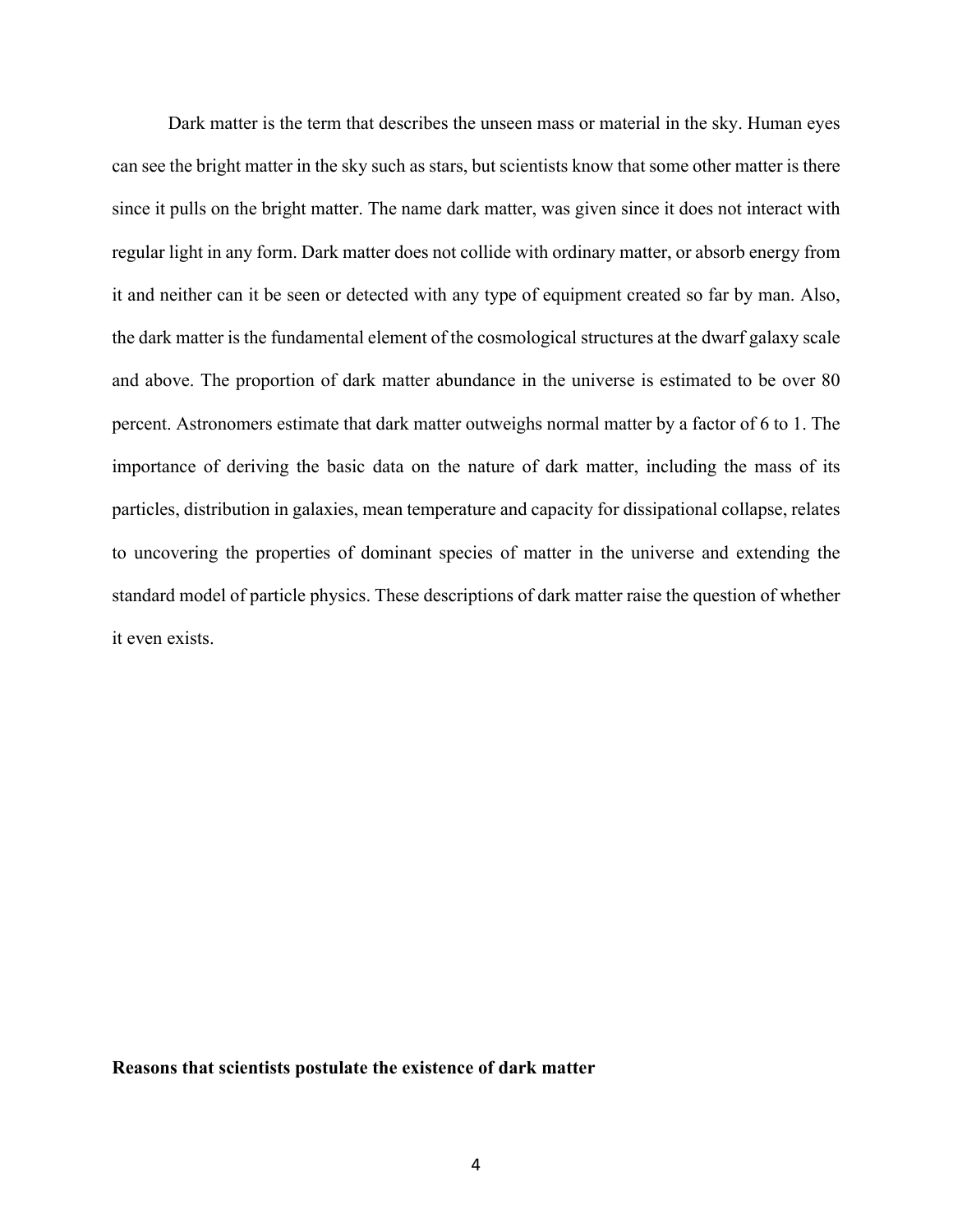One of the proponents of this belief states that if the universe were assumed to be a pie of matter and energy, and sliced into categories, it would be made up of different proportions. The largest percentage of the entire universe slice, approximately 68 percent, would be made up of dark energy, 27 percent would be composed of dark matter while a mere 5 percent would be composed of regular ordinary matter (Cain, n.d). This 27 percent mysterious matter surrounds galaxies and only interacts with ordinary matter through gravity. The normal 5 percent of the universe is made up of planets, stars, gas, dust, and people. In the recent past, astronomers have developed a better approach to detecting dark matter, through the effect of its gravity on the path that light follows as it crosses the universe. As light travels through dark matter, its path in that region gets distorted by gravity. Hence, rather than following a straight line, the light is bent back and forth depending on how much dark matter it is passing through. Astronomers have even enhanced this technique so that they can map out the regions of dark matter in the sky through looking at the distortions in the light and then working backward to determine how much intervening dark matter would need to be there to cause it. Siegel also demonstrated the existence of dark matter in the universe using five types of evidence. One of the reasons is galaxy clusters. In this reason, Siegel explained that astrophysical objects swirl and orbit: planets revolve our sun, stars orbit around our galactic center, as well as individual galaxies in groups orbit around themselves. The gravitational pull felt by these objects is necessary to balance the energy they have due to their motion; hence keeping the objects tightly bound together. A fast-moving object with more kinetic energy cannot easily keep gravitationally bound unless there is sufficient mass (implying dark matter) to provide enough gravitational attraction. The second reason was galactic rotation curves. The standard Newtonian dynamics state that the velocity of stars falls as one move from near the center of mass of a galaxy to its outer edges. However, the 1960 Andromeda galaxy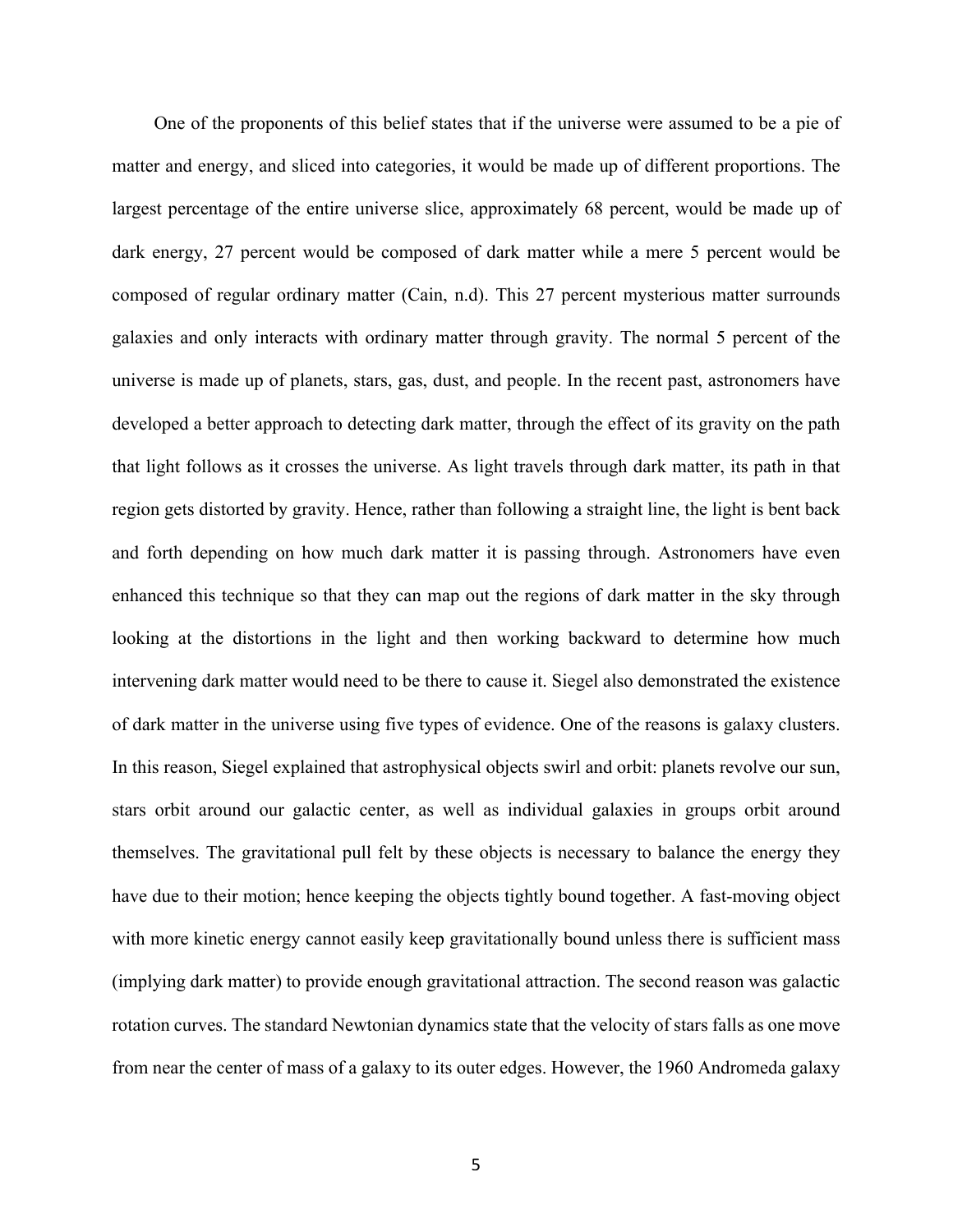study by Vera Rubin and Kent Ford discovered that the velocity of its stars remained approximately constant despite increased distance from the galactic center (Cain, n.d). This explanation thus leads to a conclusion that the mass of the galaxy should not be entirely defined by the objects that could be seen by telescopes again implying the existence of dark matter. The third reason is the cosmic microwave background. The Cosmic Microwave Background (CMB) describes the earliest photograph of the universe. The patterns seen in observations of the photograph were set up by competition between two forces acting on the matter, namely the force of gravity causing matter to fall inward, and the outward pressure exerted by photons (or particles of light). The competition led to the oscillation of photons and matter into and out of dense regions. If the universe was purely made up of dark matter and normal matter, the pattern would get affected dramatically. The fourth reason is the bullet cluster. The bullet cluster is an object comprising two galaxy clusters that have recently undergone a high-speed collision, forcing the contents of each cluster to merge. In 2006, it was photographic by astronomers working on the Hubble Space Telescope and the Chandra X-ray Observatory. Observations from the two telescopes enabled measurement of the location of the cluster mass after the collision by use of two approaches, namely optical observations of X-ray emission and gravitational lensing (Bahcall, John, Tsvi Piran, and Steven Weinberg, 115). The optical observations of the location of the mass and the location calculated from gravitational lensing showed a glaring inconsistency, rather than overlapping in the bullet cluster if it comprised of ordinary matter.

The fifth reason given by Siegel was large-scale structure formation. Telescopes such as Sloan Digital Sky Survey map locations of the galaxies in the Universe, with the biggest features being called massive structure, in which a set of patterns are seen that couldn't happen with only gravity because of ordinary matter at work. The structure observed is advanced in its evolution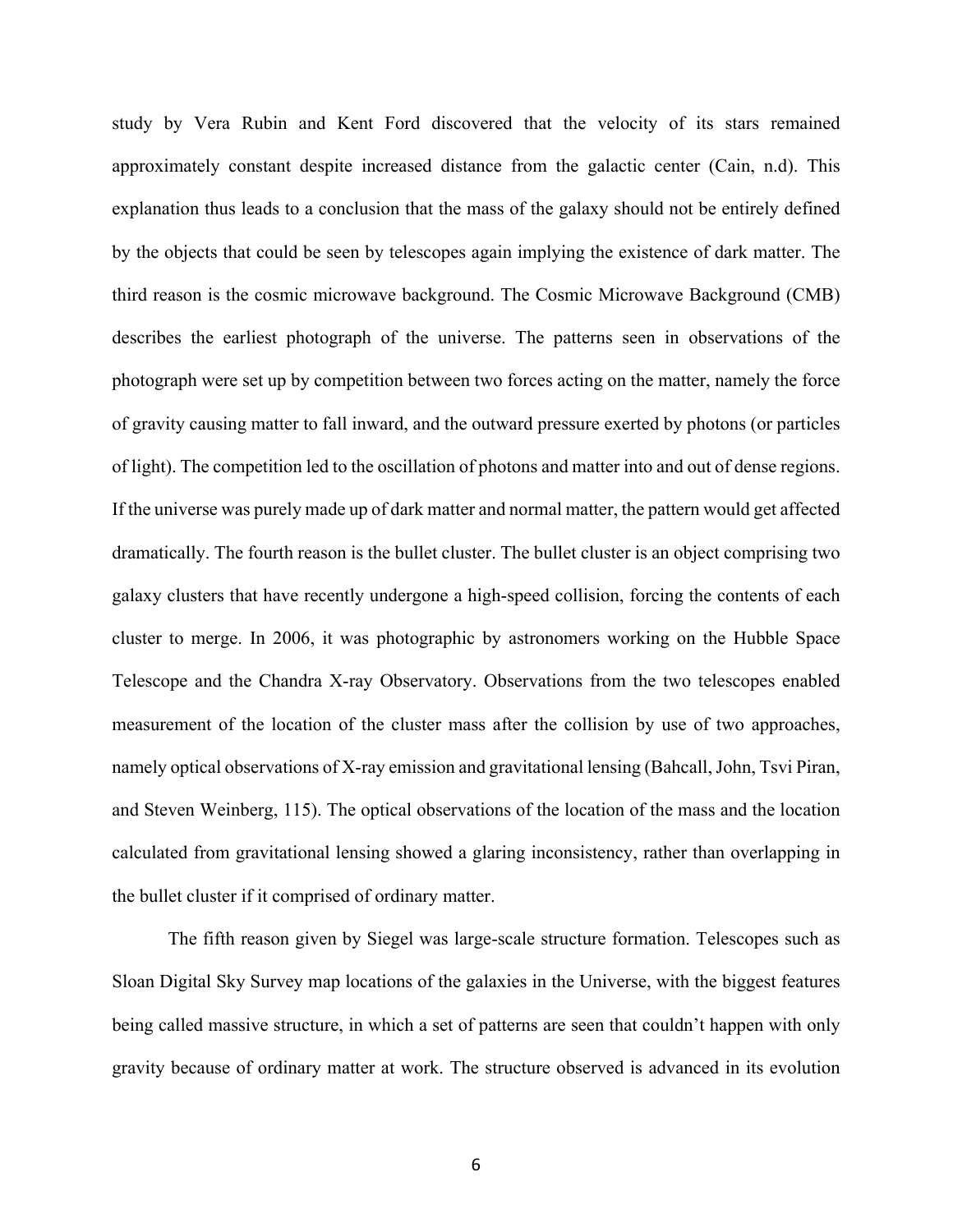considering the time available for objects to gravitationally collapse after the time of cosmic microwave background. This aspect can only be explained by dark matter, as it didn't undergo dynamic oscillations with matter and light, and is therefore free to collapse to form dense regions. Dark matter assisted structure formation, giving it a head start and allowing the distribution of galaxies and clusters to become what is observed today (Siegel, n.d).

# **Properties of dark matter**

A) Optically Dark (Dissipationless):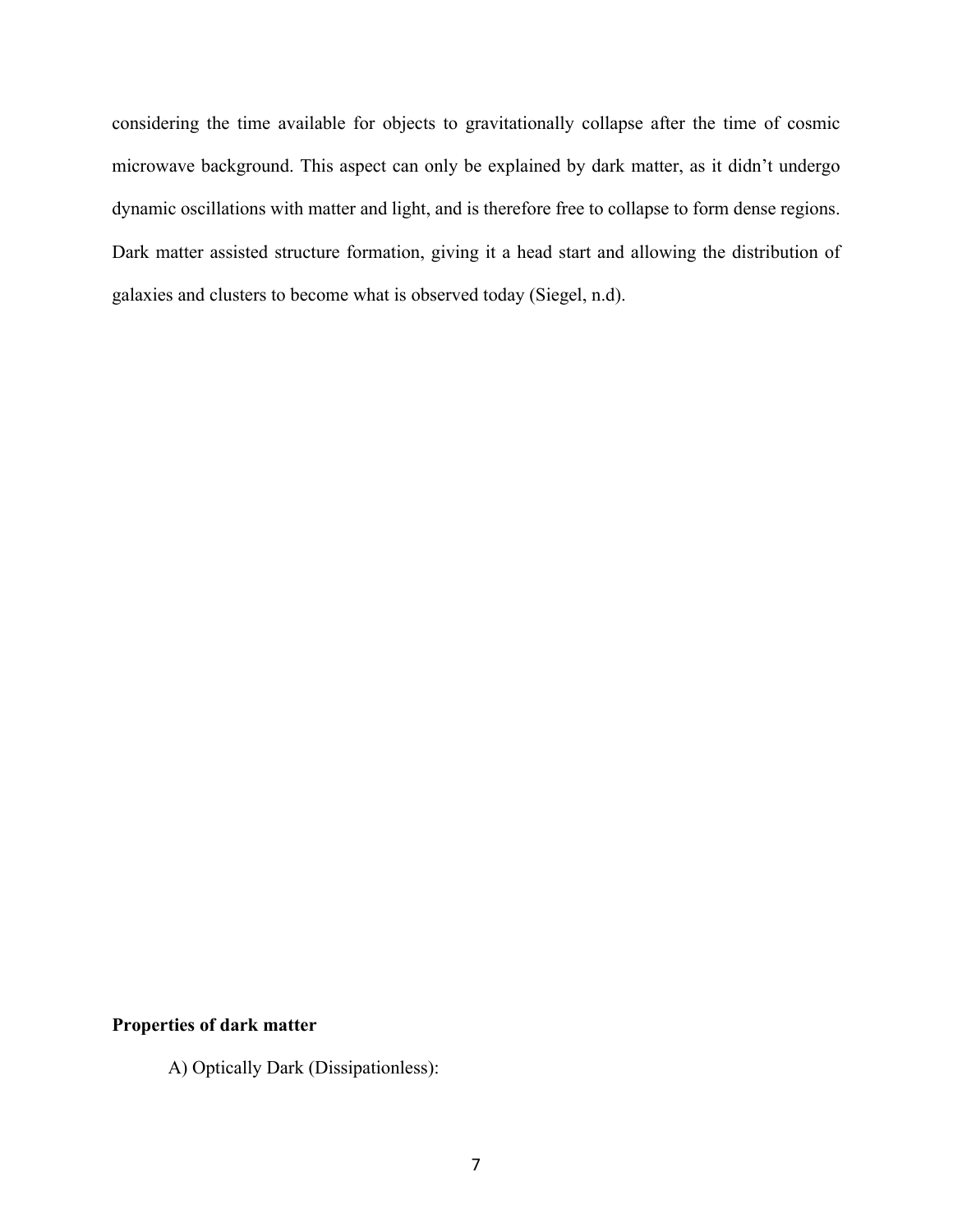The particles of dark matter must have weak electromagnetic interactions because dark matter is not observed to shine. The electric charge, as well as the electric and magnetic dipole moments of dark matter, must either vanish or the particles are massive. A significant consequence of this property of dark matter is that it cannot cool by radiating photons and hence it will not collapse to the center of galaxies like the baryons that radiate their energy away electromagnetically. This property is also said to be nearly dissipationless.

# B) Collisionless:

 Dark matter must not interact with light matter to ensure that energy does not get dissipated, and must therefore be nearly collisionless. Dark matter does not collide with any ordinary matter within the galaxies or in the universe, or absorb energy from it, and neither can it be seen or detected using any types of equipment created so far by scientists. This property of dark matter that it neither absorbs nor emits light, explains its name. Astronomers cannot, therefore, observe dark matter directly, but they strongly support its existence based on its gravitational effects. For instance, scientists say that the rapid rotation of galaxies cannot be explained by any "normal" matter within the galaxies; hence the reason to suspect dark matter exists (Wall, Mike, n.d).

### C) Cold:

Cold dark matter provided explanations of the observed properties of galaxies in the early 1980's. The measured two-point correlation function of galaxies has indicated that there is a huge amount of power on small scales of power. The small-scale power gets erased when the particles of dark matter have significant velocities. To prevent this occurrence, the dark matter particles must be adequately non-relativistic in the early universe, at the epoch of matter-radiation equality, when the mean temperature of the universe was approximately 1 eV. The limitation in practice is that a particle species in thermal equilibrium must have a mass greater than one KeV. however, a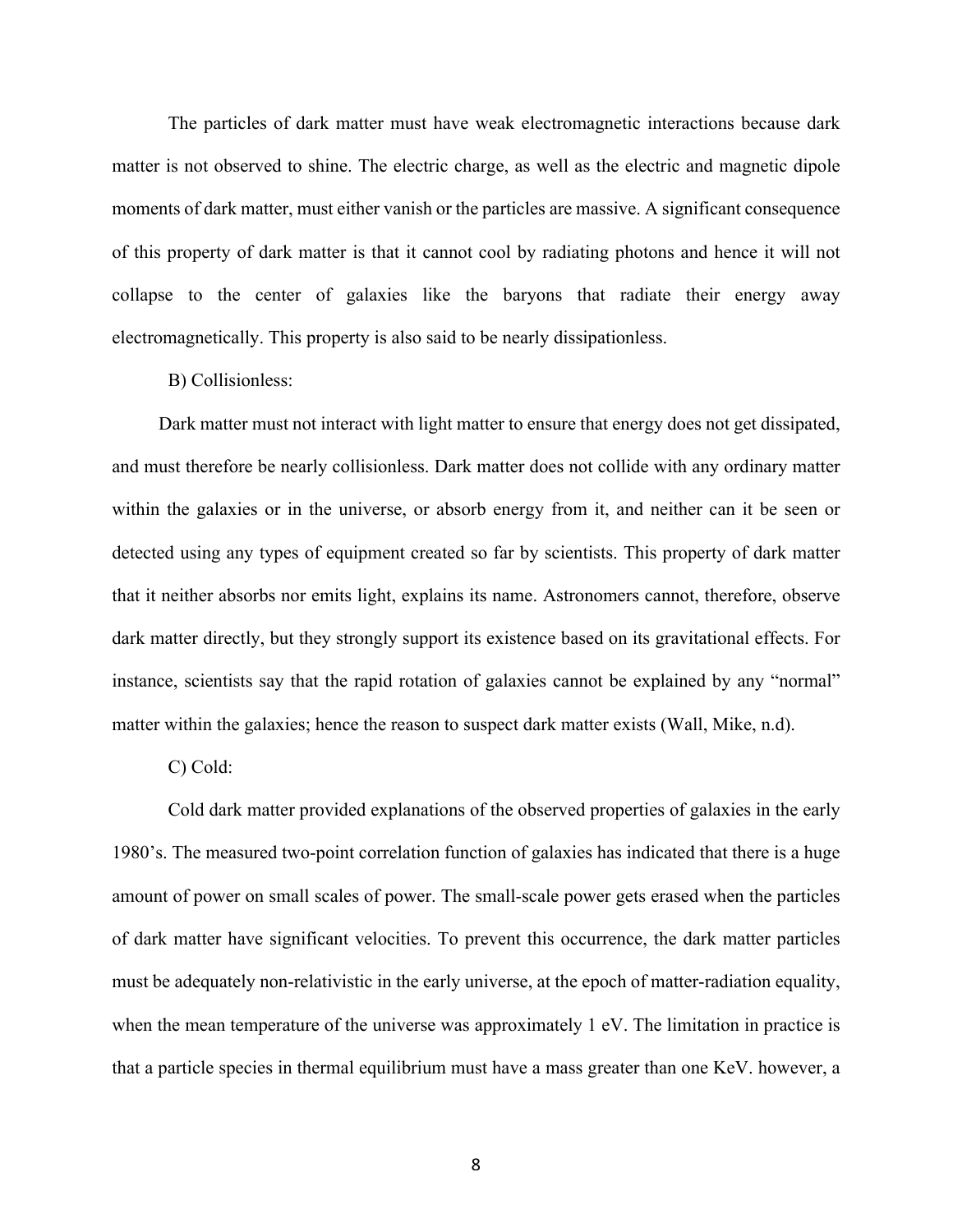non-thermal species can have smaller mass. The non-thermal production of dark matter can also be realized through late decays of a scalar field. A decay of long-lived particles leads to a nonthermal production of a candidate for dark matter, namely wino, a supersymmetric particle. For a neutral particle to be a candidate for dark matter, the mass of wino should be approximately 2 to 3 TeV.

### D) Fluid:

The dark matter must be very fine on galactic scales in such a manner that its discreteness has not been detectable yet. This property of dark matter is associated with two basic effects. The first effect is that the granularity of dark matter provides a time-dependent gravitational potential that may disrupt bound systems. The effect would heat the galactic disk to observable levels for systems of about  $10^6M_{\odot}$  (solar mass), while smaller systems of about  $10^3M_{\odot}$ , such as globular clusters, would become disrupted. The second effect is that the discreteness of dark matter introduces Poisson noise in the power spectrum of density fluctuations that opposes the observations of the Lyα forest when the particles are massive as compared to approximately m  $\geq$  10<sup>4</sup> M<sub>o</sub> (the mass of the sun). Gravitational microlensing places further constraints on dark matter in the solar mass range (Baltz, Edward, 2004). Therefore, it is determined that an upper bound on the dark matter particles' mass of about  $m \le 10^{-3.4} M_{\odot} \sim 10^{-70.71}$  eV.

## E) Classical :

Dark matter must behave in a classical way to be confined on galaxy scales. Bounds can be placed on the masses of both bosons and fermions which they based only on the observed properties of galaxies. The properties of galaxies are that their densities must reach the of order GeV cm<sup>-3</sup>, so that their velocity dispersions are of order 100 km s<sup>-1</sup> and that their sizes are of order kpc (1 kpc equals to 3260 light years) (Baltz, Edward A, 2).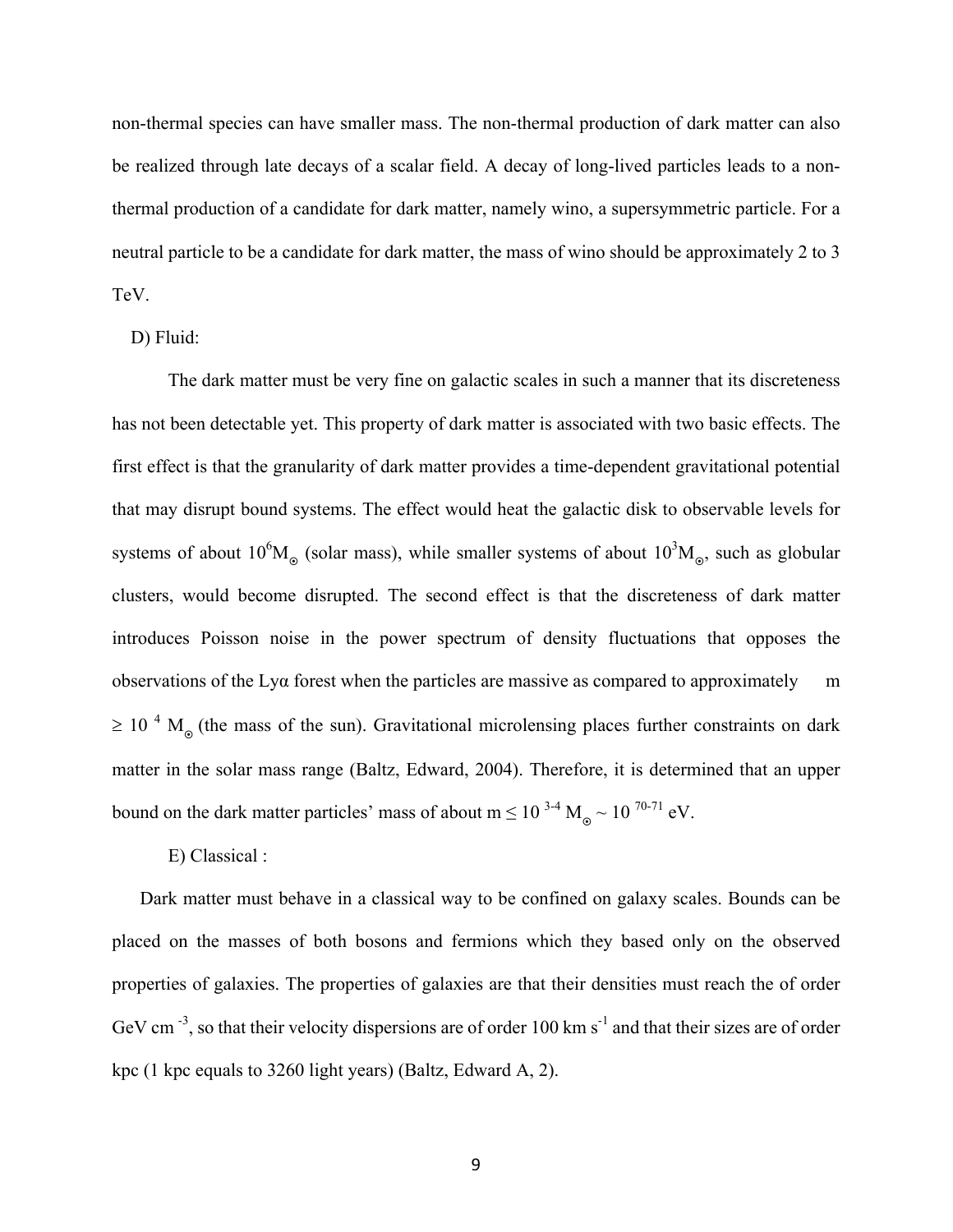Bosons: If dark matter contains bosons, their quantum nature is manifest only when their mass is exceedingly small. Dark matter must be confined on kpc scales to allow for the formation of galaxies. The de Broglic wavelength of the particles with typical galactic velocities is  $\lambda \sim$ (eV/m) mm (mass in eV/ $c<sup>2</sup>$ ). To set this wavelength to 1 kpc, it is determined that the particles with mass m ~  $10^{-22}$  eV/c<sup>2</sup> are barely confined, and this mass denotes the lower end of the possible range of dark matter.

Fermions: The lower bound on the mass of the fermionic dark matter particle is much more stringent when compared to that of bosons. The phase space density of fermions has a maximum value  $f = gh^{-3}$ , g represents the number of internal degrees of freedom and the value is half from a relativistic gas of fermions in thermal equilibrium.

# **Possible candidates for dark matter**

A) The weakly interacting massive particle or WIMP: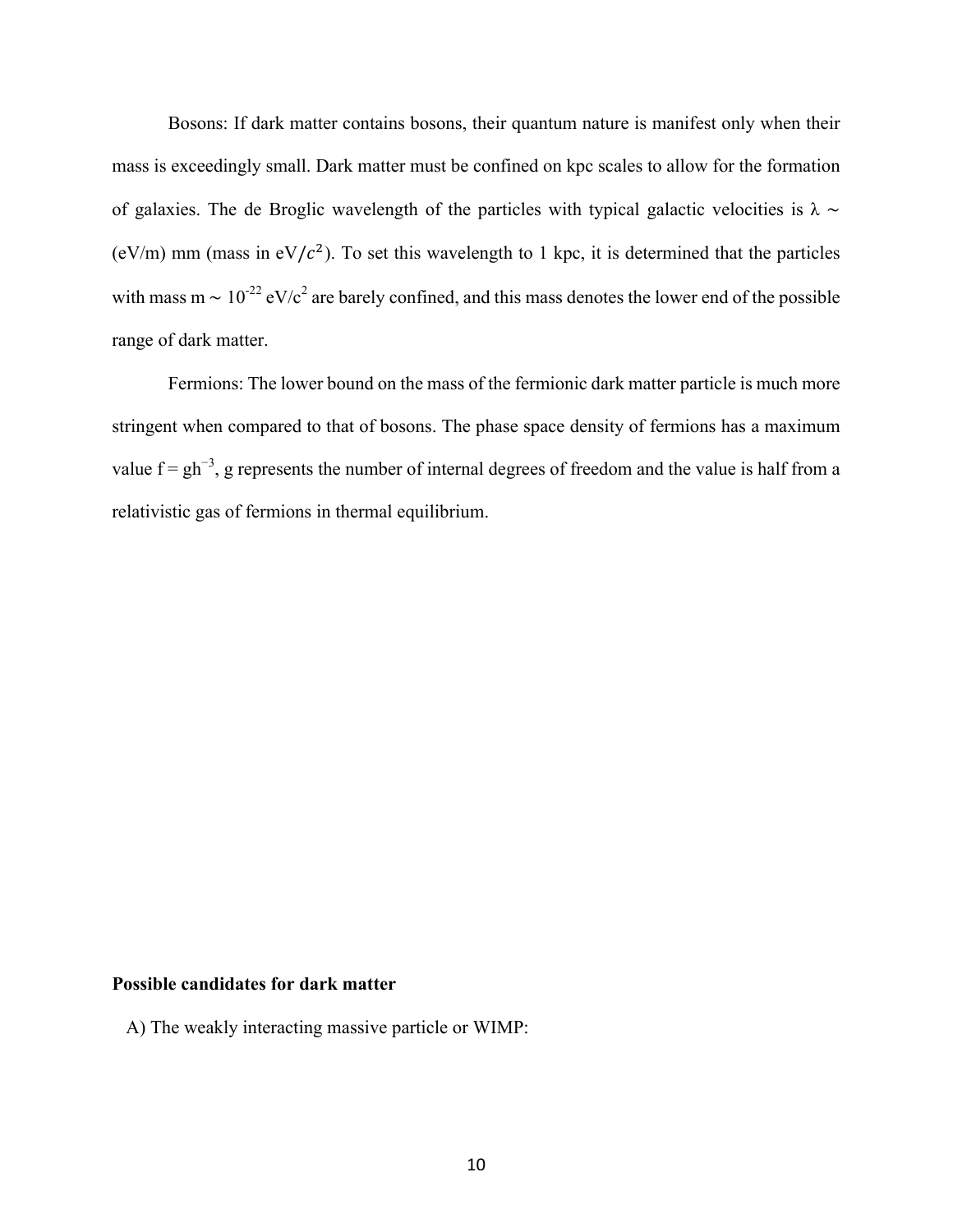The WIMP is a hypothetical particle that looks promising. The WIMP would be completely different from "normal" matter and would not interact through the electromagnetic force, explaining why they are largely invisible in space. In every second, it is estimate that approximately 100, 000 of these particles pass through every square centimeter of the Earth, interacting only through the weak force and gravity with surrounding matter. If WIMPs exist, there is evidence by mathematical modeling that there are five times more as compared to normal matter, which is a coincidence with the abundance of dark matter that is observed in the universe. Therefore, WIMPs should be able to be detected through collisions as it would result in the recoiling of the charged particles on Earth, producing light that can be observed in experiments that include XENON100. The collision velocity of WIMPS on the set-up would get modulated because of the Earth's motion in the galactic halo. WIMPs make up the halo and they must be drifting through the Earth all the time, and in some occasions, one WIMP will bump into an atomic nucleus. If a WIMP hits a germanium nucleus, the recoiling nucleus heats up the crystal and ionizes hundreds of atoms.

# B) The axion:

Axions that are considered as candidates for dark matter refers to low-mass, slow moving particles that do not have a charge and only interact with other matter in a weak way, thus making them difficult to detect, although not entirely impossible. Only axions of a particular mass can explain the invisible nature of dark matter since if they were any lighter or heavier, they would be seen. If axions exist, they should be able to decay into a pair of light particles (photons) that means they can be detected by looking for these pairs. Experiments such as the Axion Dark Matter Experiment are being conducted to detect axions by looking for the pair of light particles. (Ashfaque, Johar, n.d).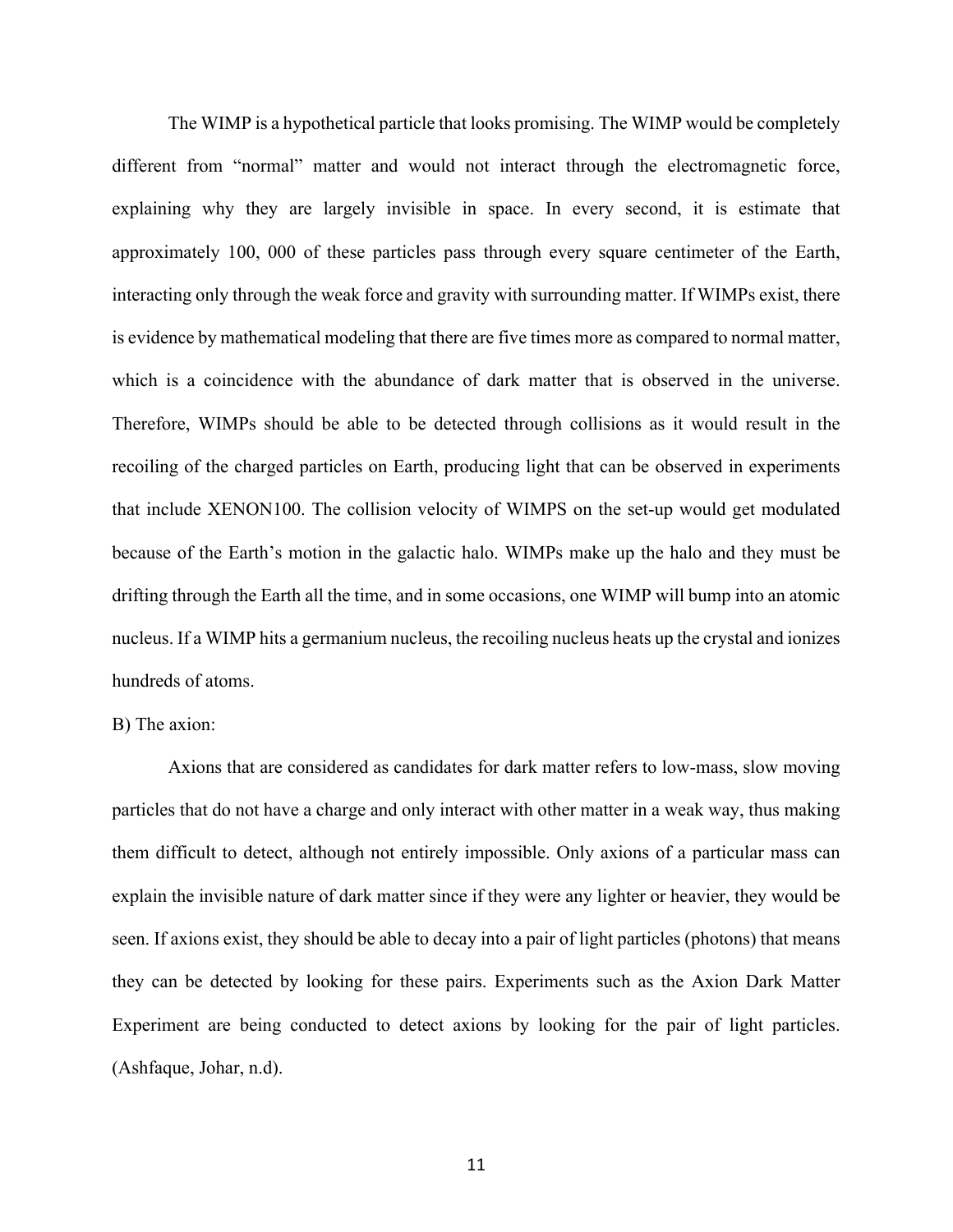Axion production is non-thermal; hence they are cold despite their masses being below the  $\sim$  keV limit for warm dark matter. The production of axions relies on the constant coupling of axion-photon that characterizes the interaction between photons and axions (University of Granada, n.d). The preliminary analysis set the limit on axion-photon coupling constant to be  $g_{\alpha\gamma\gamma}$  $<6.4$ ~ 9.6 x 10<sup>-10</sup>\*GeV<sup>-1</sup> for the axion mass of 0.05 < m<sub>α</sub> < 0.26 eV at 95% confidence level from the absence of the axion signal.

# C) The massive astrophysical compact halo object (MACHO):

Macho is believed to be the first candidate to be proposed for dark matter. These objects are composed of ordinary matter, and include neutron stars, and brown and white dwarfs. Although these objects are composed of ordinary matter, they are invisible because they emit very little or no light. MACHOs are observed by monitoring the brightness of distant stars.

As light rays bend when they approach or hit a massive object, light from a distant sources gets focused by a closer object to produce a sudden brightening of the distant object. This effect is known as gravitational lensing and is dependent on the amount of normal and dark matter in a galaxy, as it can be utilized to calculate the amount of matter lurking around.

Based on internal dynamics as well as velocity dispersions of groups of dwarf galaxies, dwarf spheroidal (dSph) galaxies occupy the least massive known dark matter halos in the universe (Shaya, Edward, et al. 5). dSph systems are the least-massive known galaxies. They exist at key position in the hierarchy of spheroidal stellar systems. The dwarf spheroidals are unique as they can probe the particle nature of dark matter.

### D) The Kaluza-Klein particle:

The Kaluza-Klein theory was developed around the existence of an invisible 'fifth dimension' curled up in space together with three spatial dimensions (namely height, width, and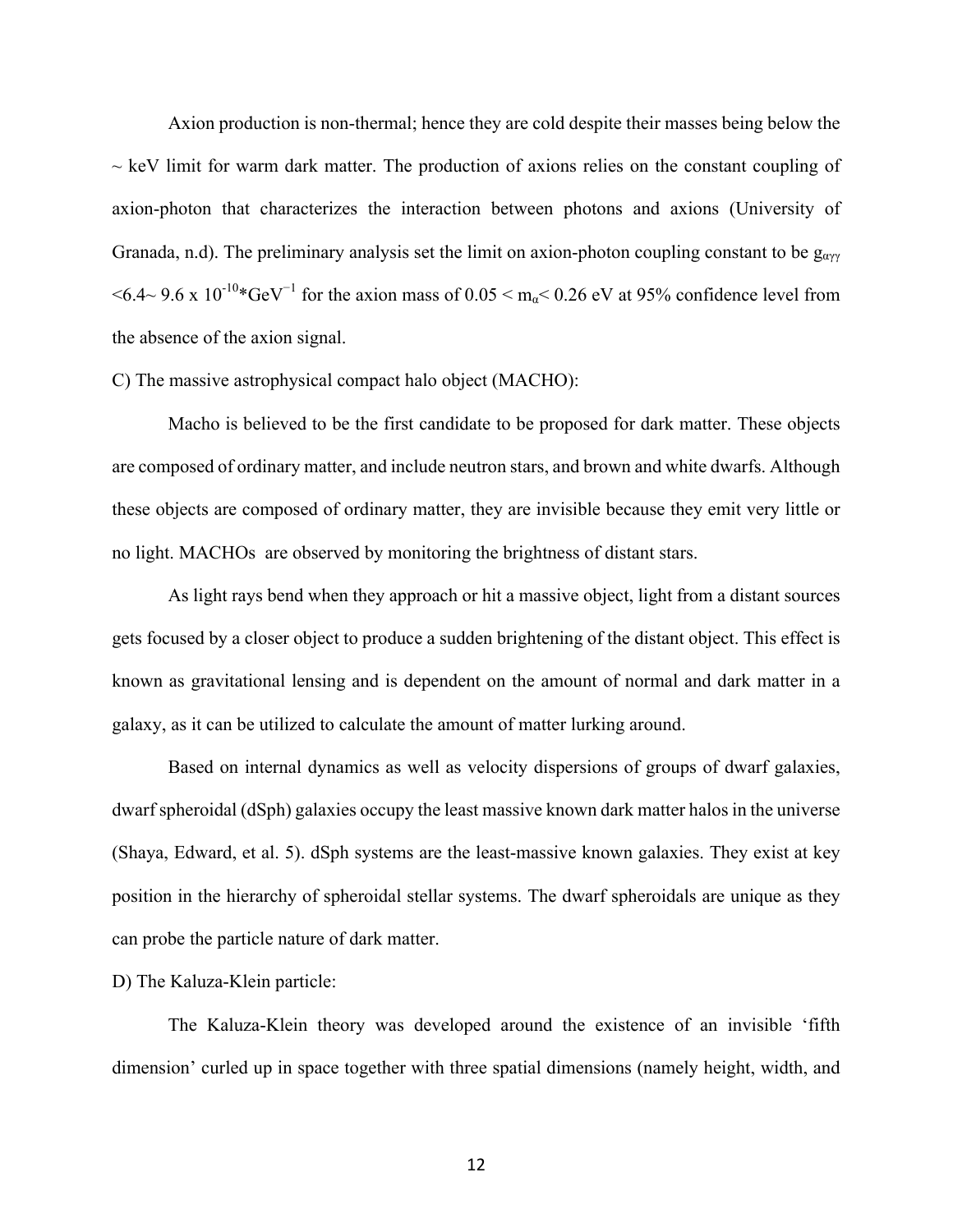depth), and time. The Kaluza-Klein theory, a precursor to string theory, makes the prediction that the existence of any particle that could be a dark matter particle would have a mass equal to 550 to 650 protons (these make up the atomic nucleus together with neutrons). This dark matter particle can interact through electromagnetism and gravity. However, the particle cannot be observed by looking at the sky as it is curled up in a dimension that cannot be seen. The particle, however, decays into other particles (into neutrinos and photons) that can be measured; hence, should be easy to look for in experiments. The particle has not yet been observed in powerful particle accelerators such as the Large Hadron Collider.

Neutrinos are another possible element of the cosmological dark matter. Neutrino oscillation experiments for atmospheric neutrinos and solar neutrinos have indicated that at least two of the neutrinos in the Standard Model are massive.

E) The gravitino:

The existence of the particle called the gravitino has been predicted by theories that combine general relativity and supersymmetry. Supersymmetry is a successful theory that explains numerous observations in physics and states that all boson particles including the photon (light particle), have a superpartner, with a property known as spin (a type of angular momentum) that is different by a half-integer. The gravitino would be the superpartner of the hypothetical graviton that is thought to mediate the force of gravitation. The superpartner of the graviton, the spin 3/2 gravitino is considered as the first SUSY particle candidate for dark matter. In the models where the gravitino is the lightest superpartner, it is often quite light (keV) and would thus be warm dark matter.

F) Primordial Black Holes: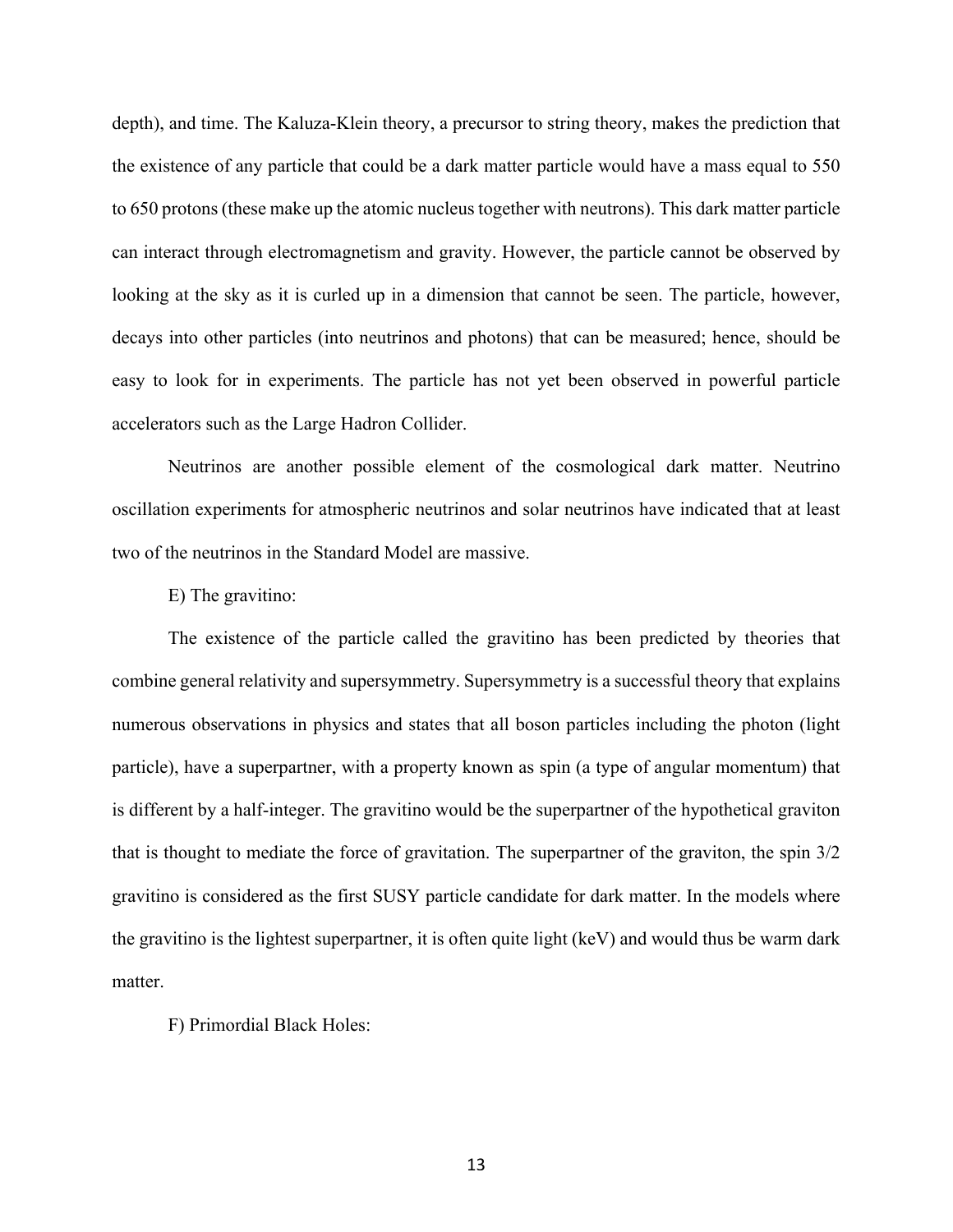Primordial black holes form in the early universe under the right conditions that exist when pre-existing adiabatic density fluctuations enter the cosmological horizon and recollapse. The production is increased during periods where the equation of state softens ( $p < \rho/3$ ), such as during a first order phase transition. If the pressure support lessens, objects collapse in an easier way and could more easily form black holes.

### G) Branons:

String theory naturally contains objects of different dimensions, referred to as branes. The branes would naturally have fluctuations characterizable as particles that are known as branons. These fluctuations can be made into cold dark matter candidates, both thermal and non-thermal.

#### H) Mirror Matter:

The concept of a mirror world extends back to the non-conservation of parity in weak interactions. The dark matter in a mirror scenario could just be 'normal' matter in the mirror world, where the only communication with normal matter is gravitational.

#### **Dark matter experiments**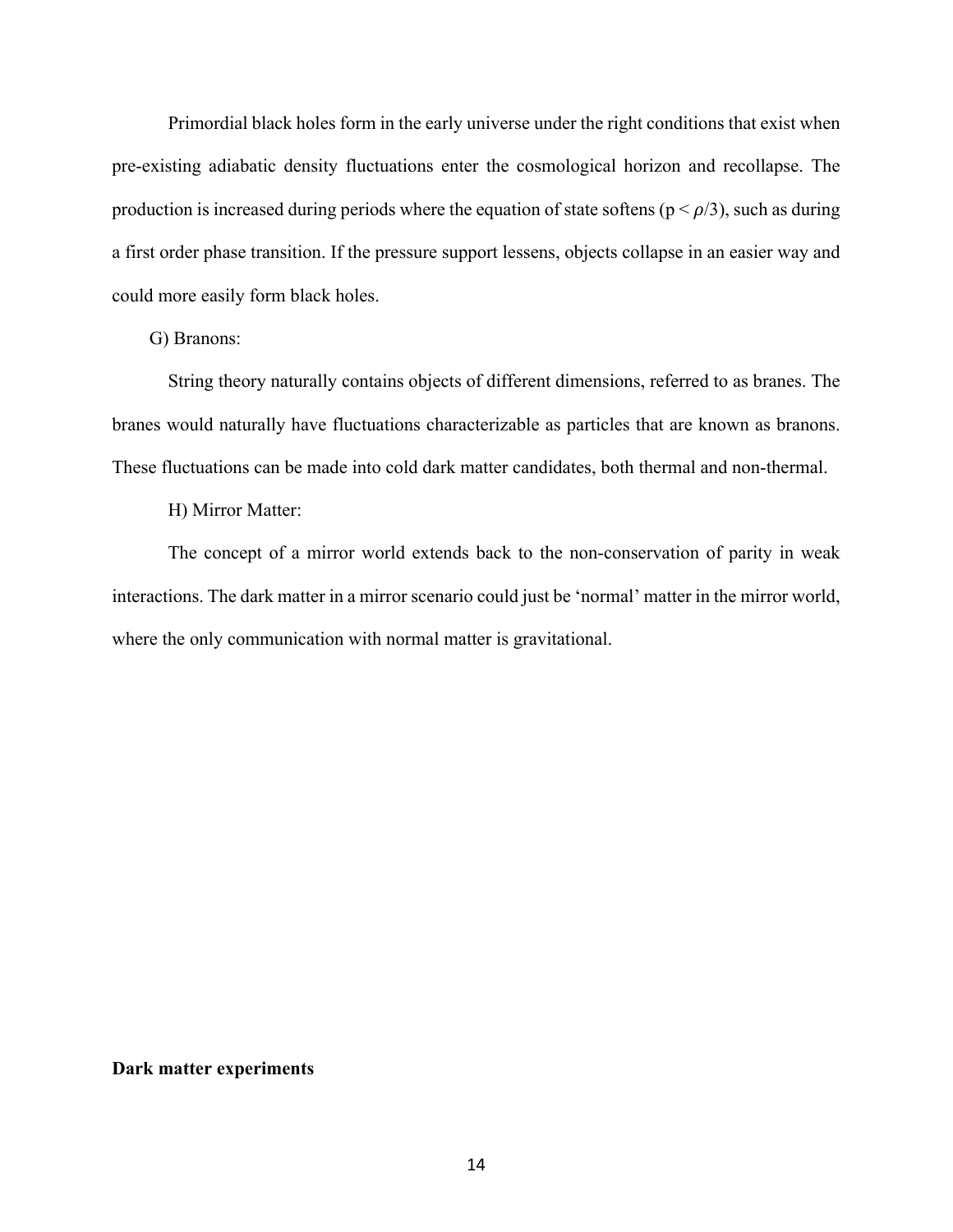A) Dark matter (DAMA) experiment:

A remarkable experiment referred to as Dark Matter (DAMA) is well known for using three styles of detectors to facilitate discovering of WIMPs. The experiment is designed in an exactly similar manner to experiments used in detecting and in the study of neutrinos (Cerulli, et. al., 2017). However, DAMA is designed to look for a specific reaction. DAMA is designed to find the energy generated because of an interaction with a particular element at a particular angle.

The DAMA experiment has three phases, including two research and development (R&D) setups as well as one actual experiment that considers the results of the R&D. The basic idea behind the DAMA experiment is that since the galaxy rotates at a high speed of 232 km/s, the rotation enhances sweeping past the residual Cold Dark Matter (CDM) material. The study involving the reaction of particles ensures the high possibility of using experiment results to detect the WIMP contents of CDM. The phases are as explained below.

Phase one:

The first phase uses Adhesive silicone,  $CaF_4$ , which is designed to look for a 2 $\beta$  decay. CaF4 describes a one component silicone elastomer that cures at room temperature and has good mechanical properties, good heat stability as well as high dielectric properties. The experiment is designed in that format to eliminate known leptons. The phase 1 experiment is set with the intention of determining signs of WIMP detection (Cerulli, et. al., 2017). When the expected results are successful, the second phase is designed as follows:

Phase two**:**

The second phase makes use of isotope of xenon  $Xe^{129}$ , which is used since it has a high sensitivity that facilitates research and development. Its superiority allows identifying three WIMP particles, which include photinos, higgsinos, and Majorana Neutrinos (Cerulli, et. al., 2017). After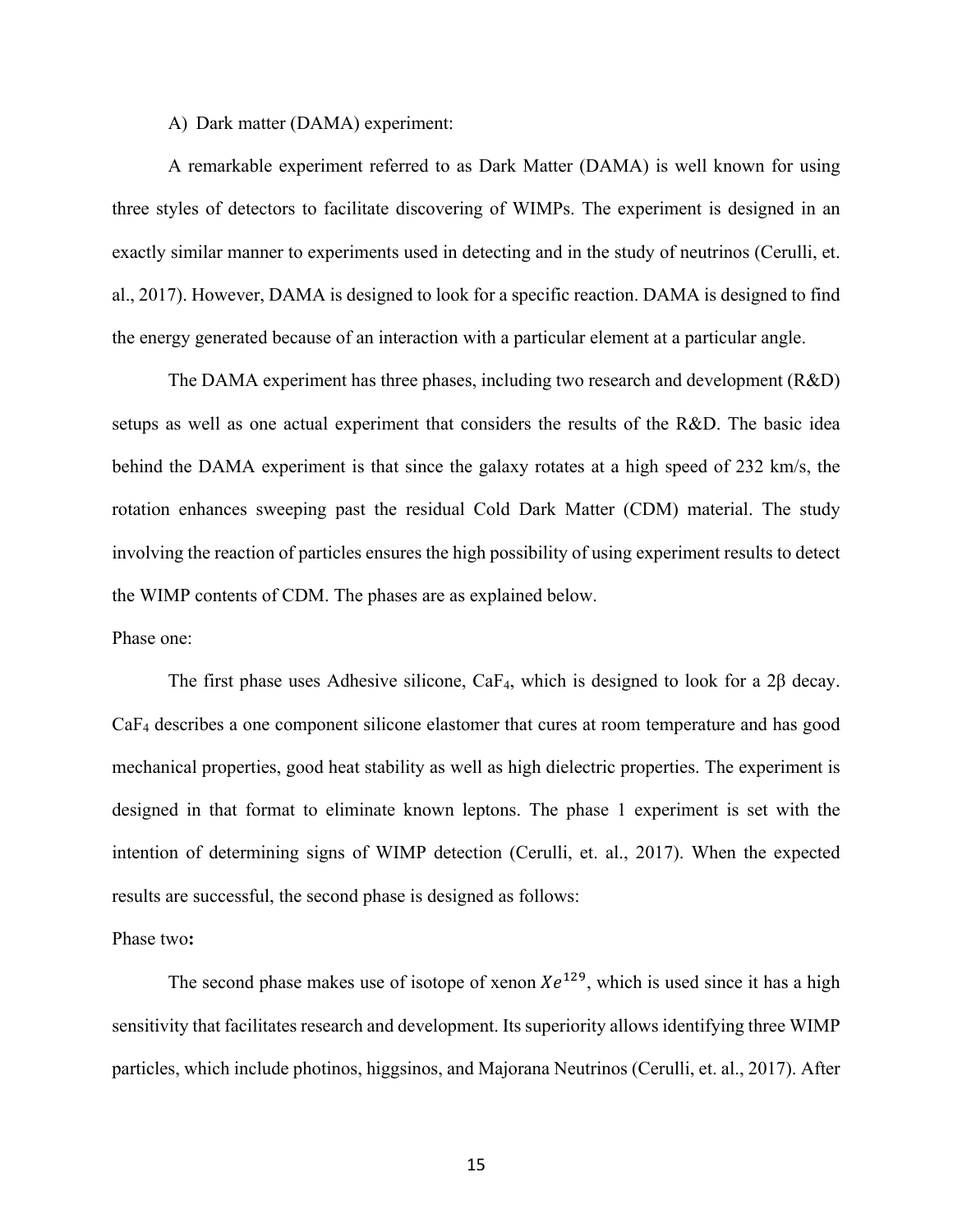successful results are obtained through detection, the session opens for phase three, which involves the actual experiment.

Phase three:

LIBRA – Large Sodium Iodine Bulk for Rare processes

The Sodium Iodine (NaI) detectors experiment is set up after the two R&D phases. The results obtained should reveal that the experiment determines the presence of particles that display characteristics that qualify particles to be WIMP's (Cerulli, et. al., 2017).

The DAMA project is a project designed to definitively determine the existence of particles that resemble the requirements of WIMP's. The results obtained from the DAMA experiment reveal characteristics of particles such as mirror symmetry, which is a theory of particle physics. If as indicated from theoreticians, it is true that every particle of matter has a mirror particle, this experiment reveals that mirror matter particles consist of only the Cold Dark Matter (CDM) (Cerulli, et. al., 2017).

A. LUX Experiment:

The Large Underground Xenon (LUX) is a dark matter experiment, which is designed to operate underground beneath a mile of rock. It located in Sanford Underground Research Facility in the Black Hills of South Dakota (Chapman, et al., 2013). The LUX experiment is designed to look for dark matter referred to as weakly interacting massive particles (WIMPs). WIMPs are considered as the leading theoretical candidate for dark matter particles. The LUX detectors are composed of a third of a ton of cooled liquid xenon. It is usually surrounded by powerful sensors which are designed basically for detecting minute flashes of light (Chapman, et al., 2013). They also detect the electrical charges emitted in case a WIMP particle collides with a xenon atom within the reaction chamber or tank. The detectors are specifically located at Sanford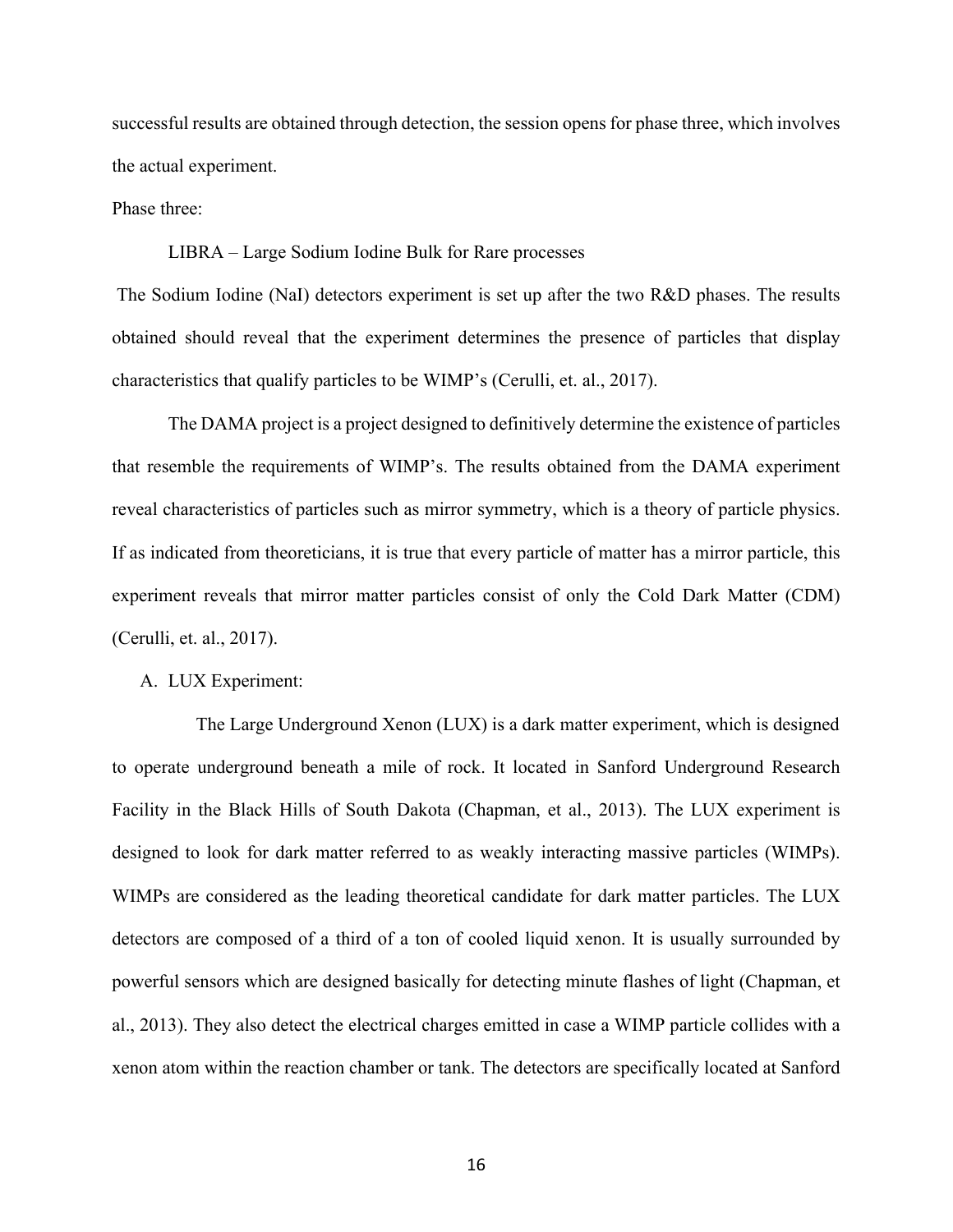Lab underground one mile of rock. It is usually found inside a 72,000-gallon high-purity water tank. The configuration and setup help in shielding it from dangerous cosmic rays as well as effects of other radiation that can easily interfere with a dark matter signals. Scientists make use of calibration techniques using neutrons as stand-ins for managing and controlling WIMPs particles (Chapman, et al., 2013). The effect is achieved through firing a beam of neutrons in the detectors. In this way, scientists gain capability of carefully quantifying the process in which LUX detectors respond to the signals produced from a WIMP collision (Chapman, et al., 2013). Other forms of calibration techniques applied include injecting radioactive gasses inside the detecting chamber to help in distinguishing between signals produced from ambient radioactivity in contrast to a potential dark matter signal.

**Do the current detection results (even null results) rule out any of the suggested dark matter candidates?**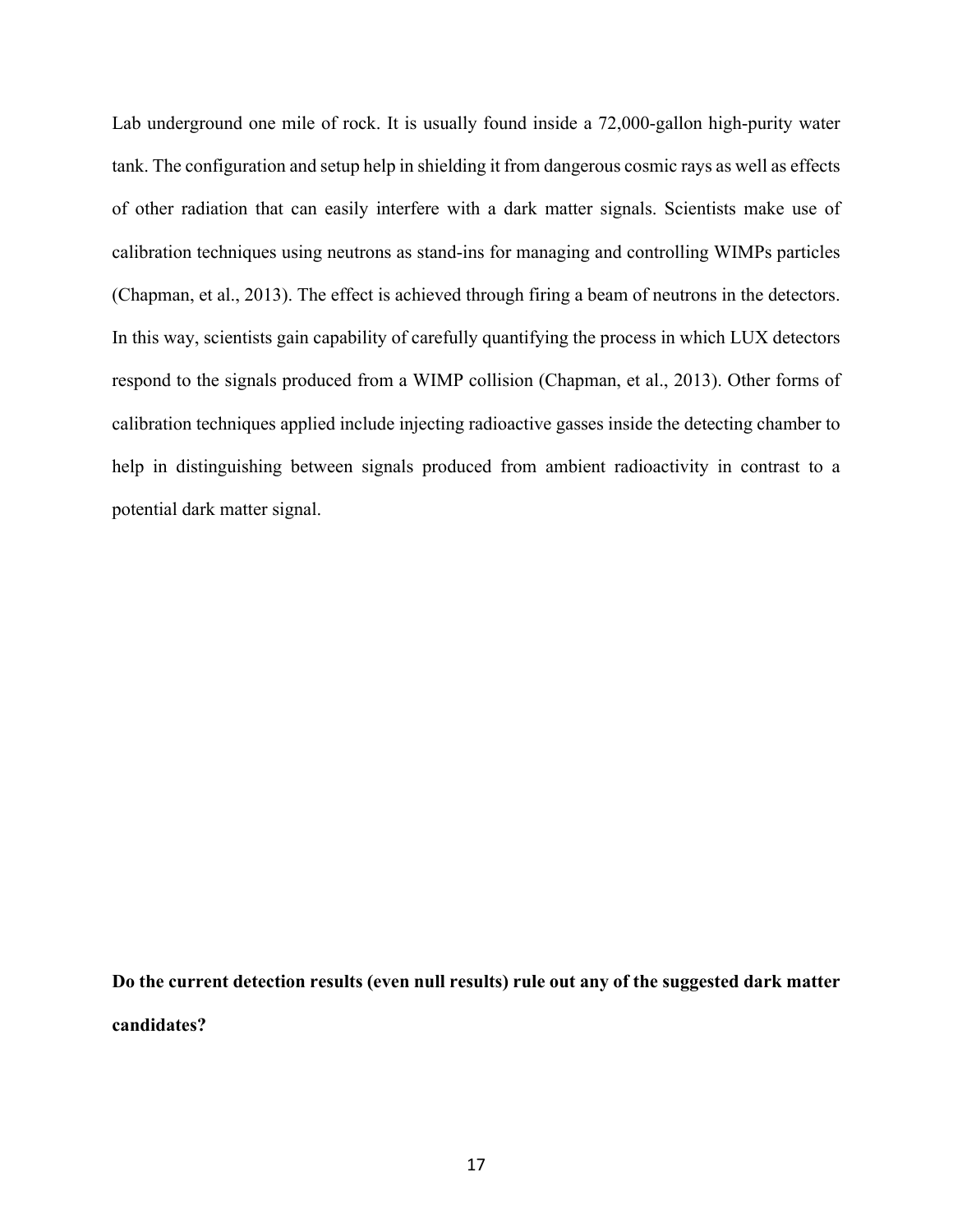From the Dark Matter Experiment (DAMA) and the Large Underground Xenon (LUX) experiment, four dark matter candidates from those suggested in previous experiments can be ruled out. These four include the Axion, Neutralino, Gravitino, and Kaluza-Klein particles. This does not mean that they are not possible dark matter particles, but only that they cannot be determined using the experiments above. Some of these candidates are based on theories that cannot be verified. These two experiments are very useful in detecting dark matter in the universe based on some parameters that will be addressed in the second section (Trowland, Lewis, & Bland-Hawthorn, 2012). DAMA and LUX are universally recognized experiments that are used for detecting ideal dark matter particles. Those that are not included in the results can still be detected using other means, but in this analysis, the ones that are being focused on are those that do not fit into the results of the Dark Matter and LUX experiments.

### A. Axion:

The axion is said to be a hypothetical elementary particle that was originally postulated to solve the "strong CP problem" (Feng, 2010). Why this suggested candidate can be ruled out by the results of the two experiments is that it does not meet the parameters in the experiments. Axions can only be detected using the Axion Dark Matter Experiment (ADMX) that makes use of a resonant microwave cavity in a large superconducting magnet to look for cold dark matter axions that may be present in the local galactic dark matter halo (Bergström, 2009). The LUX experiment is useful in detecting the dark matter particles that penetrate deep underground, but the axions do not penetrate deep underground, as is the case with most ideal dark matter particles. Also, the Dark Matter and the LUX experiments show results for lightweight particles, but a supercomputer calculation has suggested that the hypothesized axions particle is heavier than thought, and thus cannot fit into the results of the two experiments.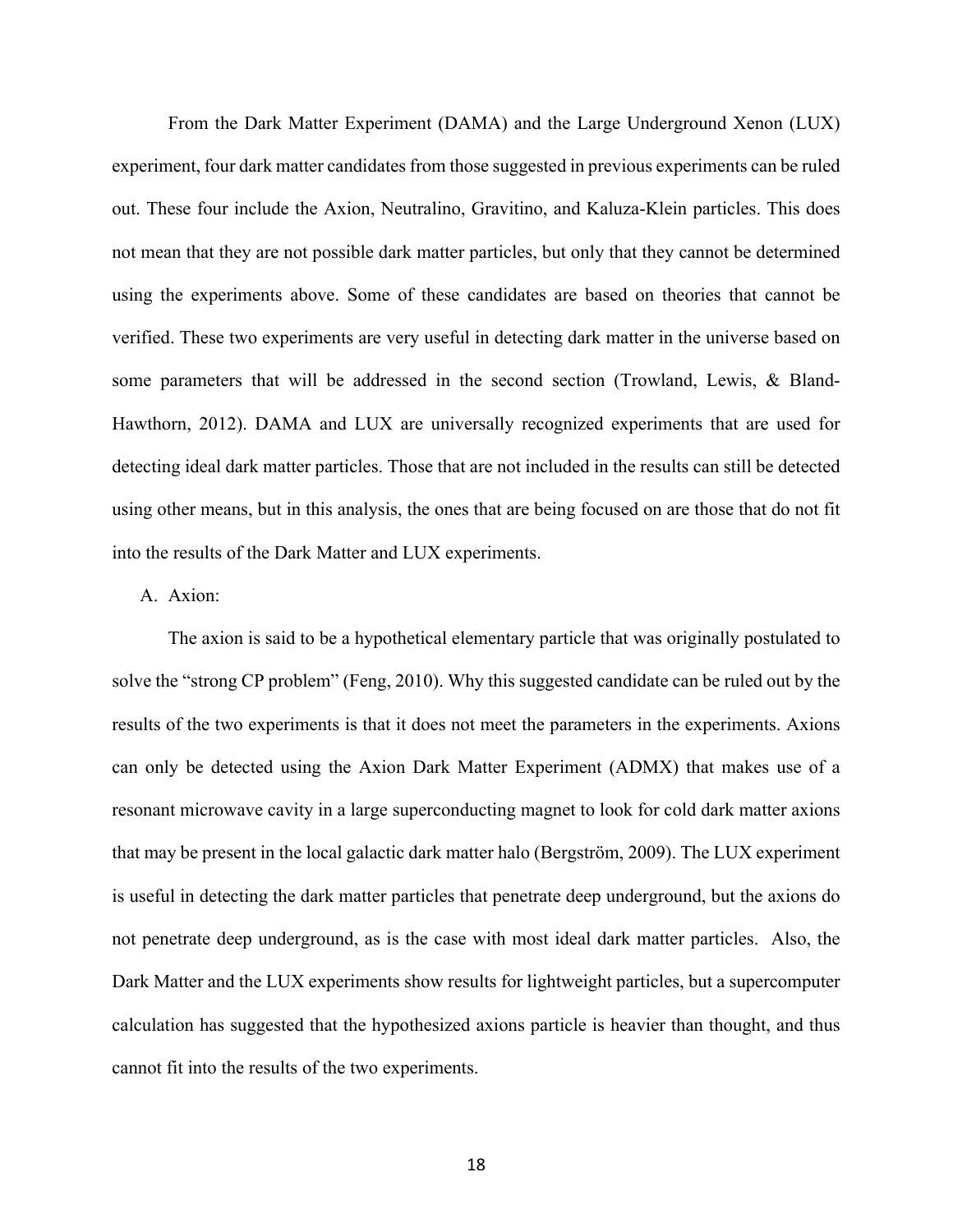The result of the supercomputer experiment demonstrates that the axions, if they exist, could be not less than ten times heavier than previously thought. If this is true, it could provide a useful clue on how to find it. However, this result also suggests that an experiment that for a long time has been hunting the axions might fail to find it since the detector is designed to look for a lighter version. According to Trowland, Lewis, and Bland-Hawthorn (2012), the issue of mass is a useful parameter that is used to determine the dark matter candidates, and many of them have been known to be of small mass, which is why the two experiments mentioned earlier also detect dark matter particles of small mass. Some researchers also think that the axions might be a component of dark energy – the invisible stuff which is thought to make up almost 85 percent of the Universe's mass (Thomas et al., 2009).

#### B. Neutralino:

It is worthy to note that the DAMA and the LUX experimental results only list the candidates that meet the principles of direct matter detection. Direct detection is the identification of new particles that may be responsible for the dark matter in the galaxy. Since the neutralino cannot be detected using the direct detection technique, this means that it does not display any of the properties that the other dark matter particles display that can be detected by the direct detection method (Kosmas et al., 2015). This implies that the neutralino does not show any visible collisions with the atomic nuclei, does not display elastic scattering, and does not result in low-energy recoiling of the nucleus. The neutralino does not have any signatures that can make it easy for direct detection.

There are various detection signatures usually displayed by the dark matter particles being detected using the direct detection technique. These signatures include: single scatter nuclear recoils, a dependence on the target material, an exponential shape of the energy spectrum, and the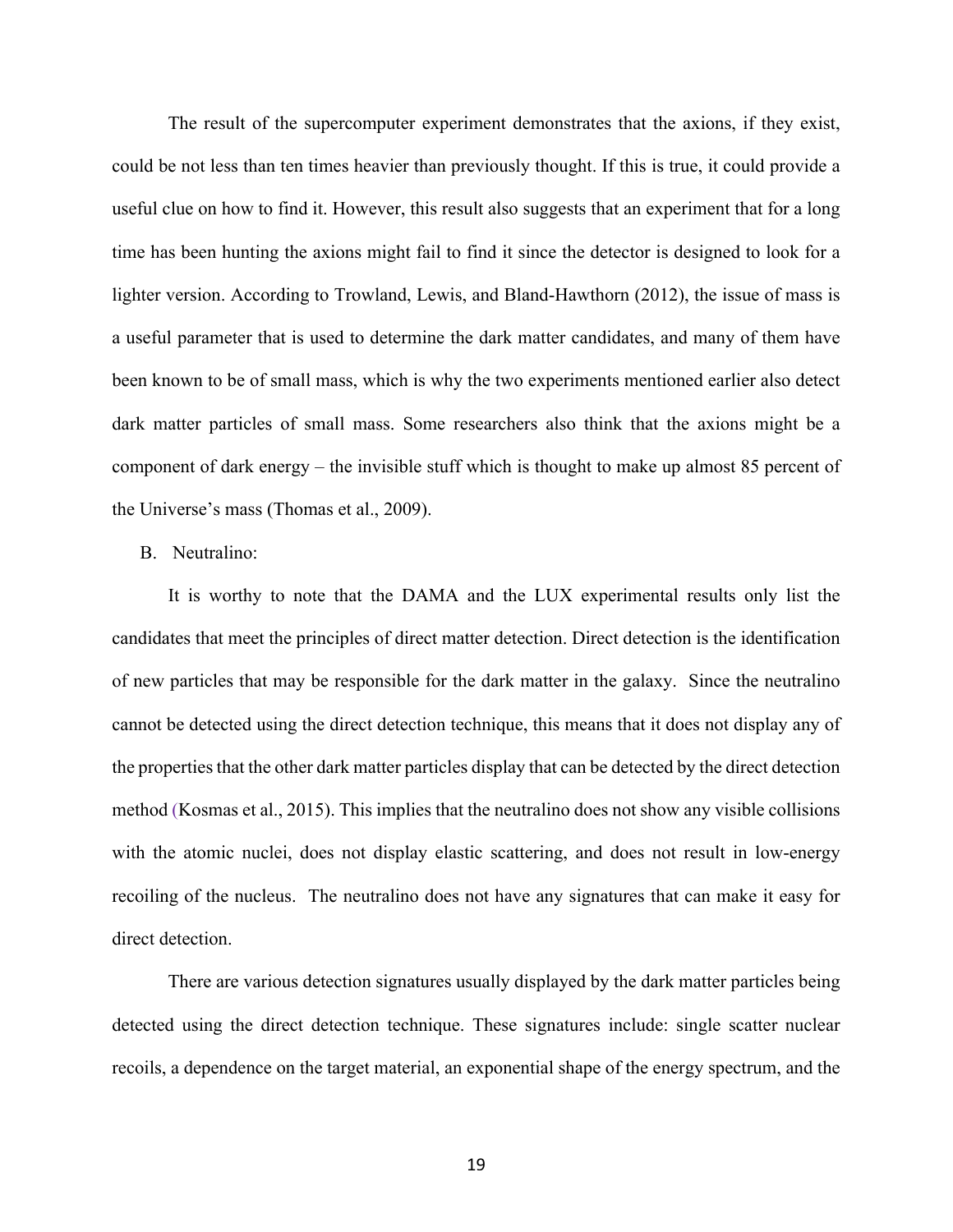earth's speed that is relative to the galactic rest frame, which is largest in summer. The indirect dark matter detection can be a useful experiment to detect the neutralinos. This is the detection based on their effect when interacting with other particles. The neutralinos are present in the constrained minimal supersymmetric standard model (MSSM) with a conserved R-parity and are expected to annihilate, thereby producing gamma rays (Kosmas et al., 2015). Neutralinos may decay, and annihilation can result in more than gamma rays, with positrons or antiprotons emanating from regions with high dark matter density. Detecting such signals cannot give a conclusive evidence for the existence of dark matter because the production of gamma rays from alternative sources has not been fully understood.

# C.Gravitino:

The gravitino has spin-3/2 field, which is a super partner to the spin-1 graviton. There are also reasons why this type of candidate can be ruled out of the suggested dark matter candidates. For one, their interaction is suppressed by a large factor, something that makes it difficult detecting them with the direct dark matter detection technique. The masses of the other dark matters particles range from 10eV to around 1000eV, but with gravitinos, their masses can range from hundreds of eVs to TeVs, thus making it challenging to detect them easily (Grefe, 2011). Also, they have extremely weak coupling, meaning that they are inaccessible to direct as well as to indirect searches. Additionally, their direct production at colliders is highly suppressed for masses not less than 0.1keV, because of extremely weak coupling. The presence of the gravitinos in the particle spectrum results in numerous cosmological problems, of which the most severe is that late decays of gravitinos conflict with the fruitful predictions of primordial nucleosynthesis, which is responsible for the abundances of light elements (Feng, 2010). The fact that gravitinos are theoretically produced in thermal scatterings at the end of the inflationary stage in the early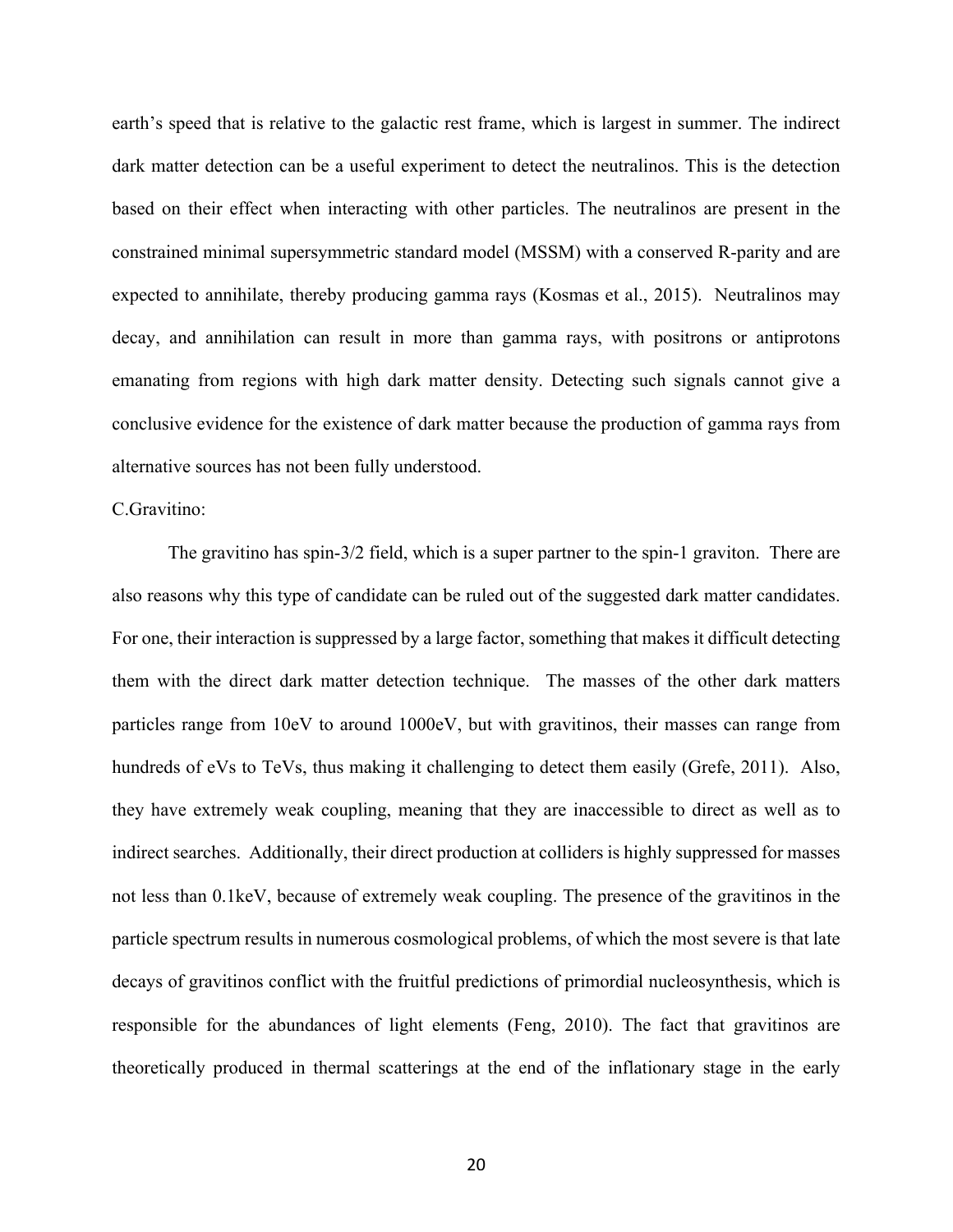universe, means that their compatibility with big bang nucleosynthesis would put intense upper restrictions on the universe's reheating temperature. However, the detection of small and nonvanishing neutrino masses supports the idea of thermal leptogenesis as the basis for the universe's baryon asymmetry, thereby requiring a high reheating temperature value. Because of that reason, there is an obvious conflict between supersymmetry, the prediction of the formation of gravitinos, and predictions of big bang nucleosynthesis as a technique for baryogenesis.

B. Kaluza-Klein Particles:

The Kaluza-Klein particles arise from the extra dimensions of the Standard Model SM particles that propagate in higher dimensional bulk, which are the universal extra dimensions (Thomas et al., 2009). This is the fourth candidate that can be ruled out by the results of the DAMA and the LUX experimental results. For one, they do not contain a signature that can be detected by the direct detection mechanism, like the other candidates. Since the Kaluza-Klein particles are of different sizes, it is only the smallest particles that match the parameter regimes for the DAMA and LUX results because they resemble the WIMPS, which are the perfect example of dark matter particles that are detectable using the direct detection technique.

# **If certain candidates are not ruled out, what are the dark matter parameter boundaries established by current detector results?**

A. UV Boundary and Thermal Constraints: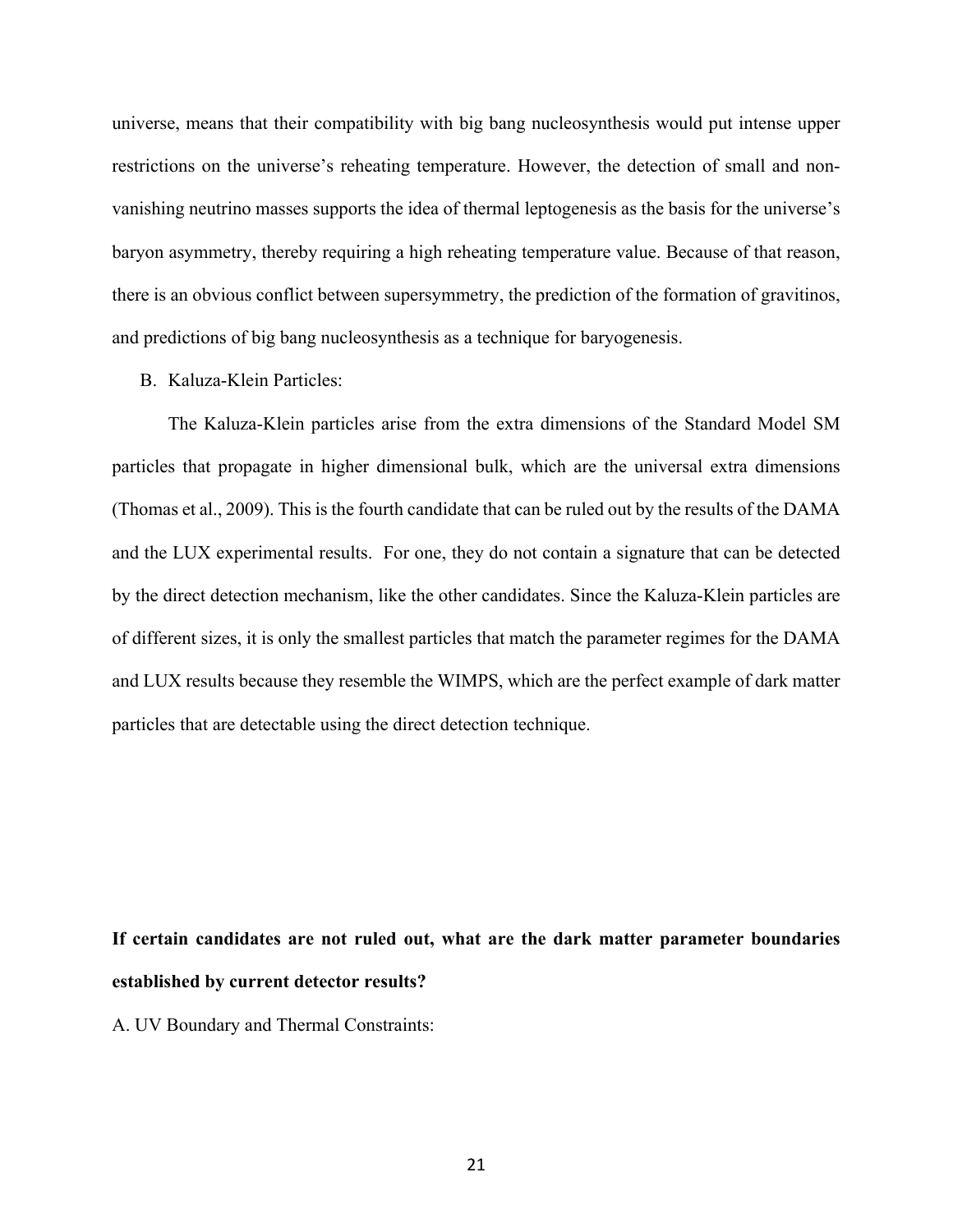The renormalization group can be used to constrain the gauge as well as the scalar sector couplings to reduce the parameter space of a detector model. This means the SM Higgs quartic coupling (including other scalar couplings) should reach a fixed point at a particular UV scale,  $\Delta$ UV ( $\Delta$  denotes a change), to ensure there is asymptotic safety in the scalar sector, thereby providing certain UV boundary conditions besides generating a stable Higgs vacuum. The scheme of renormalization defines the renormalization constants (in the Higgs model equation), such as their finite part. The renormalization group, on the other hand*,* states that there is no scheme dependence of the physical observables*.* The Higgs mechanism is part of the standard model used to explain the masses of spontaneous particles that are interacting in each magnetic scalar field. These boundary conditions help to solve renormalization group equations as the resulting couplings of the electroweak scale are highlighted (Wang et al., 2015).

If dark matter is thermally produced just like in the case of the WIMP paradigm, its abundance can be governed by a rate equation that is simplified using the analytic Lee-Weinberg approximation. The solution of the rate equation and insertion of the observed dark matter abundance creates a restriction on the cross section of the thermally averaged annihilation. The solution comes from the equation calculating the abundance of dark matter particles, interacting in each mass of bosons (photons or elementary particles) in an electromagnetic field wherein the dark matter is suspected to be present.

We can then compare the constrained cross section against the cross section calculated by the gauge coupling values that were computed from the ultra-violet (UV) boundary conditions to limit the mass range of the detector or model to a handful of points (Sage et al., 2016). The masses read from the points where the curves intersect the abundance constraint forms the mass values that are acceptable for cold dark matter.

22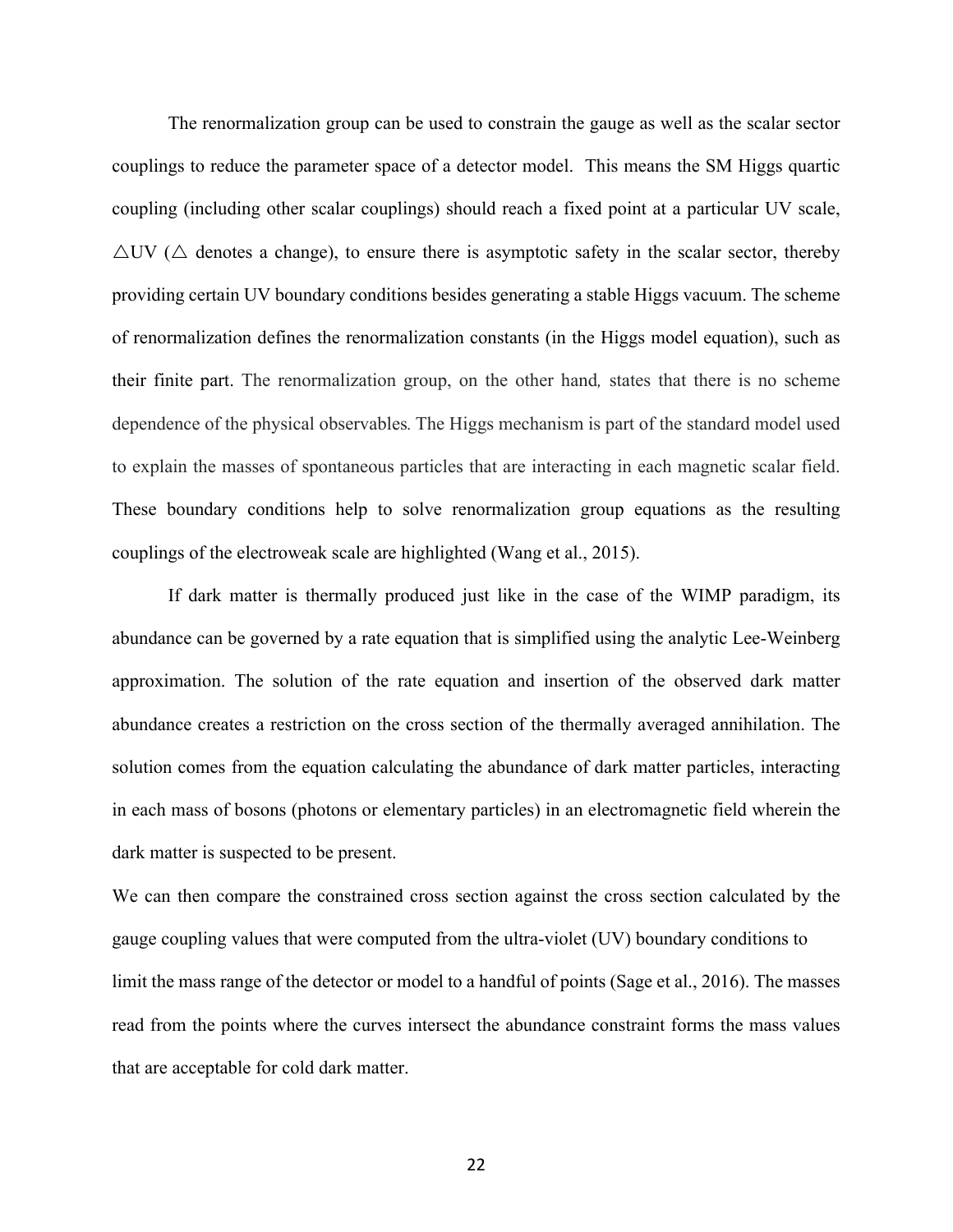B. Density Parameter Boundaries:

The Lambda CDM (cold dark matter) model, which is the standard model of cosmology, holds that the current CDM density parameter is  $\Omega$ c=0.2589 $\pm$ 0.0057 kg/m<sup>3</sup>. Therefore, based on the cosmological standard model, cold dark matter makes up about 80 percent of the current matterdensity. Dark matter need not be perfectly correlated with baryonic matter; therefore, there is not necessarily an issue to have systems consisting mostly of baryons or CDM (Trowland, Lewis, & Bland-Hawthorn, 2012). It should also be understood that the CDM density parameter stated above is not a constant throughout the history of the universe. It is the current value of density, that is, its value right now according to the DAMA and the LUX experimental results.

There are four components of the matter-energy density of the universe, and these include the dark-energy density, the matter density, the baryon density, and the luminous baryon density. All matter and energy has a total matter density fraction (compared to the critical density required for a "flat" geometry of the universe) that does not exceed 1.00, matter density (dark matter) not exceeding 0.31, baryon density not exceeding 0.045, and luminous baryon density not exceeding 0.005 (Thomas et al., 2009). To comprise the rest of the density fraction, dark energy has postulated.

C. Scalar Spectral Index:

The scalar spectral index is another useful parameter that is used by the dark matter detectors. It describes how density changes or fluctuations vary with scale. The Wilkinson microwave anisotropy probe measured the power spectrum of the CMB (cosmic microwave background) for multipoles with unprecedented accuracy. A combination of the CMB findings with other astrophysical observations has resulted in strong constraints on the accepted cosmological parameters like the Hubble parameter, baryon density, and the age of the universe

23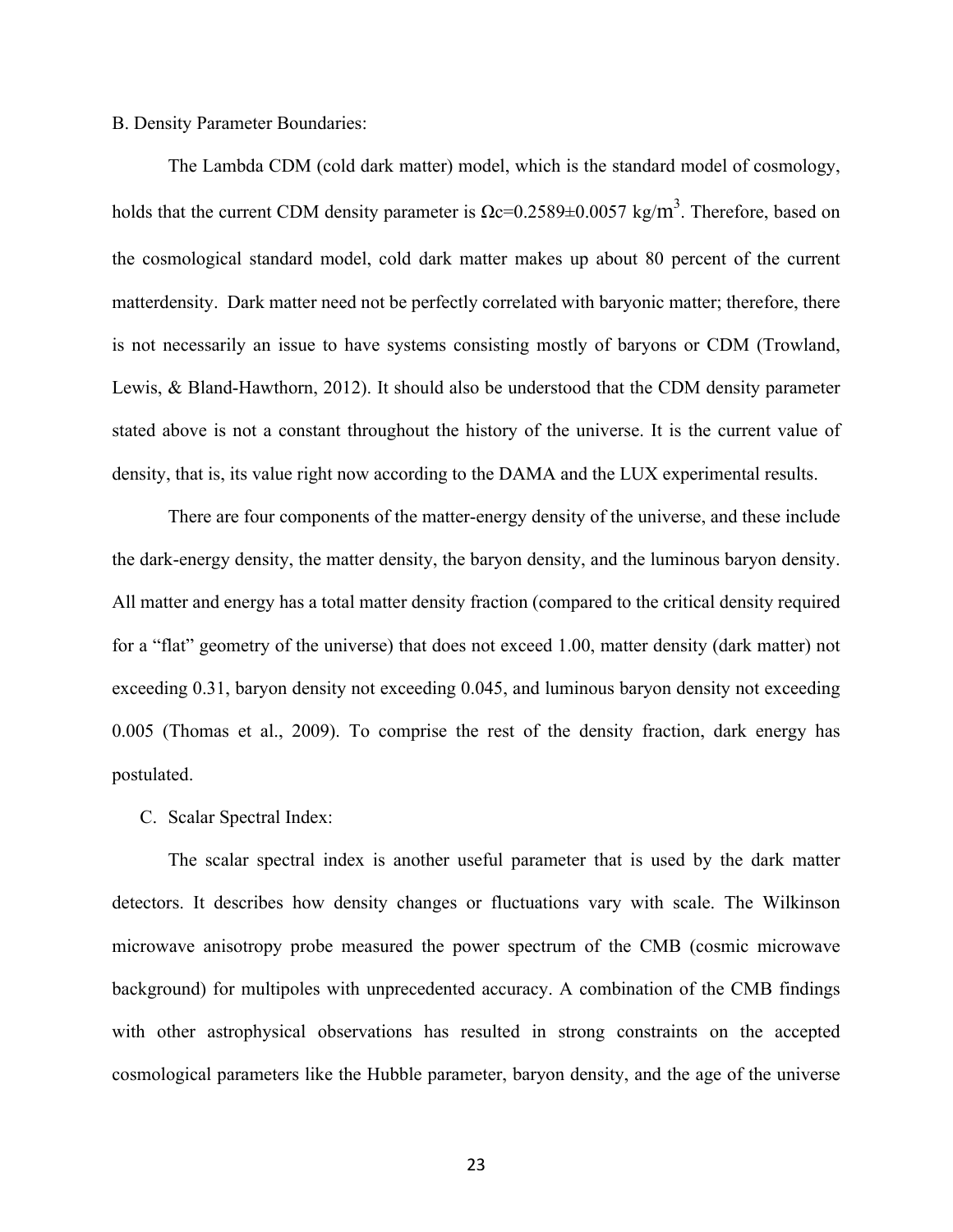(Lidsey&Tavakol, 2003). The power spectrum of the primordial fluctuations provides constraints to differentiate between the several inflationary models. A Taylor series in this case is a series expansion of a function at a given point. This is a useful parameter that is used for constraining ideal dark matter. An index of unity denotes similar variations on all the scales. Input parameters of the Lambda CDM influences the size-scales of structure formation. The earlier inflation models (it's a kind of model of structure formation) do suggest some values that are compatible with the current inflation models**.**

#### D. Reionization Optical Depth:

The Big Bang Theory and cosmology refer to the reionization of the matter in the universe after the lapse of the dark ages. Cosmic reionization, as well as dark matter decay, can affect the observations of the cosmic microwave sky in the same way. A simultaneous study can be done for both cases to constrain unstable dark matter from the cosmic microwave background observations. Two reionization models are compared with and without dark matter decay. Planck 2015 data is leveraged to constrain the rate of effective decay of dark matter to  $t_{\text{eff}}$  < 2.9 x 10<sup>-25</sup>/s at 95 percent CL (Liu, Slatyer, & Zavala, 2016). This limit is robust as well as model independent. It also holds for any decaying dark matter as it relies only weakly on the selected parameterization of astrophysical reionization.

# **If current detectors seem unsuccessful in being able to detect dark matter particles, what new detector capabilities are expected to be needed for next-generation studies?**

The density of normal matter is very high in the earth, a situation that causes dark matter to evade detectors. However, in environments such as the vacuum of space, the matter density is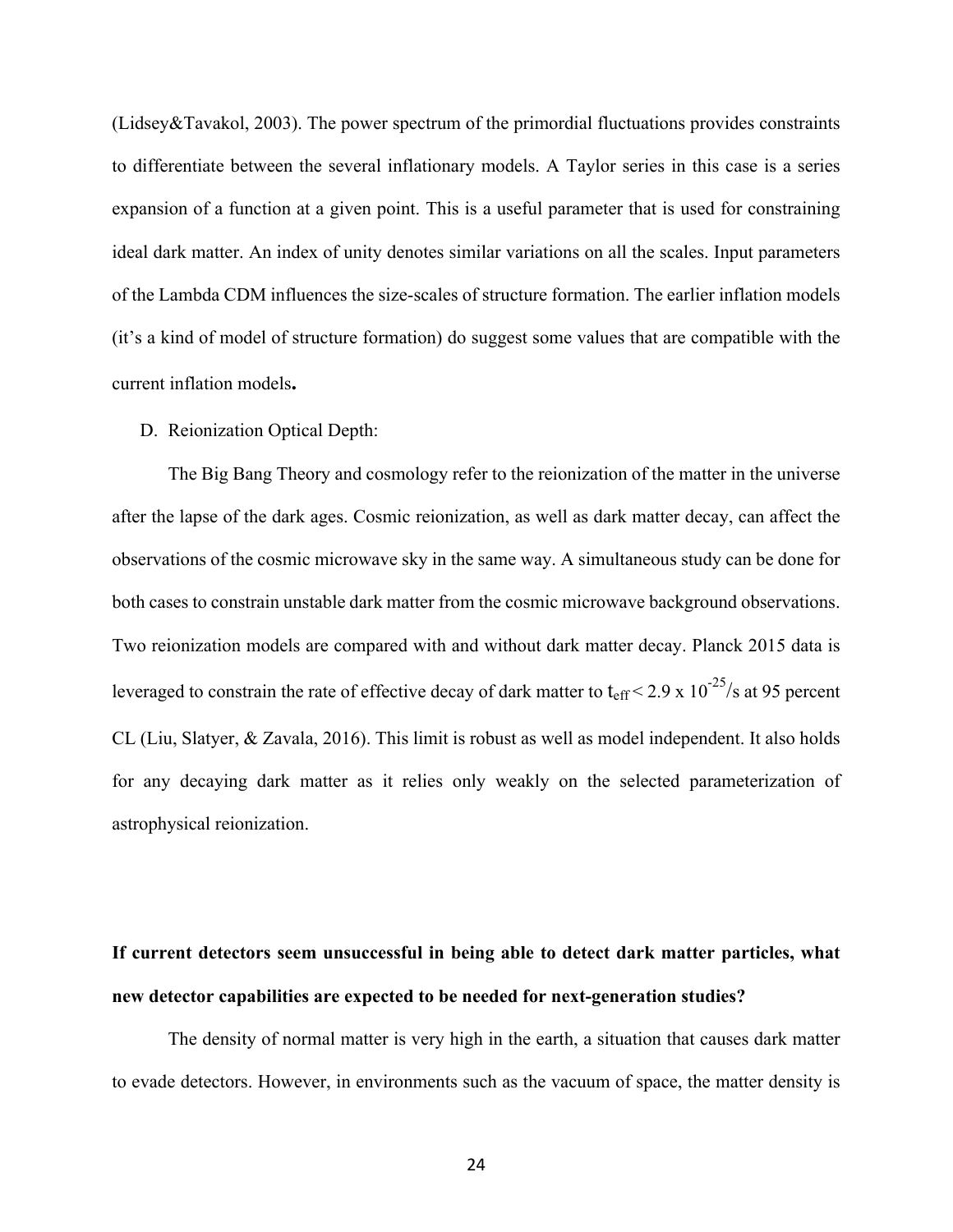tiny and the fields present have the capability of driving dark matter for easier detection. Current detectors that have been used have failed to detect dark matter because normal matter has a too high density (Lawrence, 2015). However, recent proposals suggested that an atomic interferometer designed to operate within microscopic scales can be used to search dark matter components (Brown University, 2016). The proposed equipment should consist of ultra-high vacuum materials fitted within vacuum chambers. The chambers should have few individual atoms in a design to produce a low-density environment, such as in space, to reduce dark matter screening. Through experiments performed by dropping Cesium atoms above aluminum, it was revealed that sensitive lasers could be applied in determining forces of falling atoms (Lawrence, 2015). The forces that could affect the atoms included only the gravitational force, and therefore the set-up eliminated forces that would cause atoms to separate and move away from detectors. The teams are focusing on applying such innovative techniques to help in determining dark matter particles in the future experiments.

# **What new detectors are currently being designed and built and what improvements in identifying dark matter properties will they have?**

Initially, the Large Underground Xenon detector (LUX) was known to be the most sensitive detector for hunting dark matter components. However, there were still several unseen and undetected dark matter candidates, which accounted for most dark matter. Among the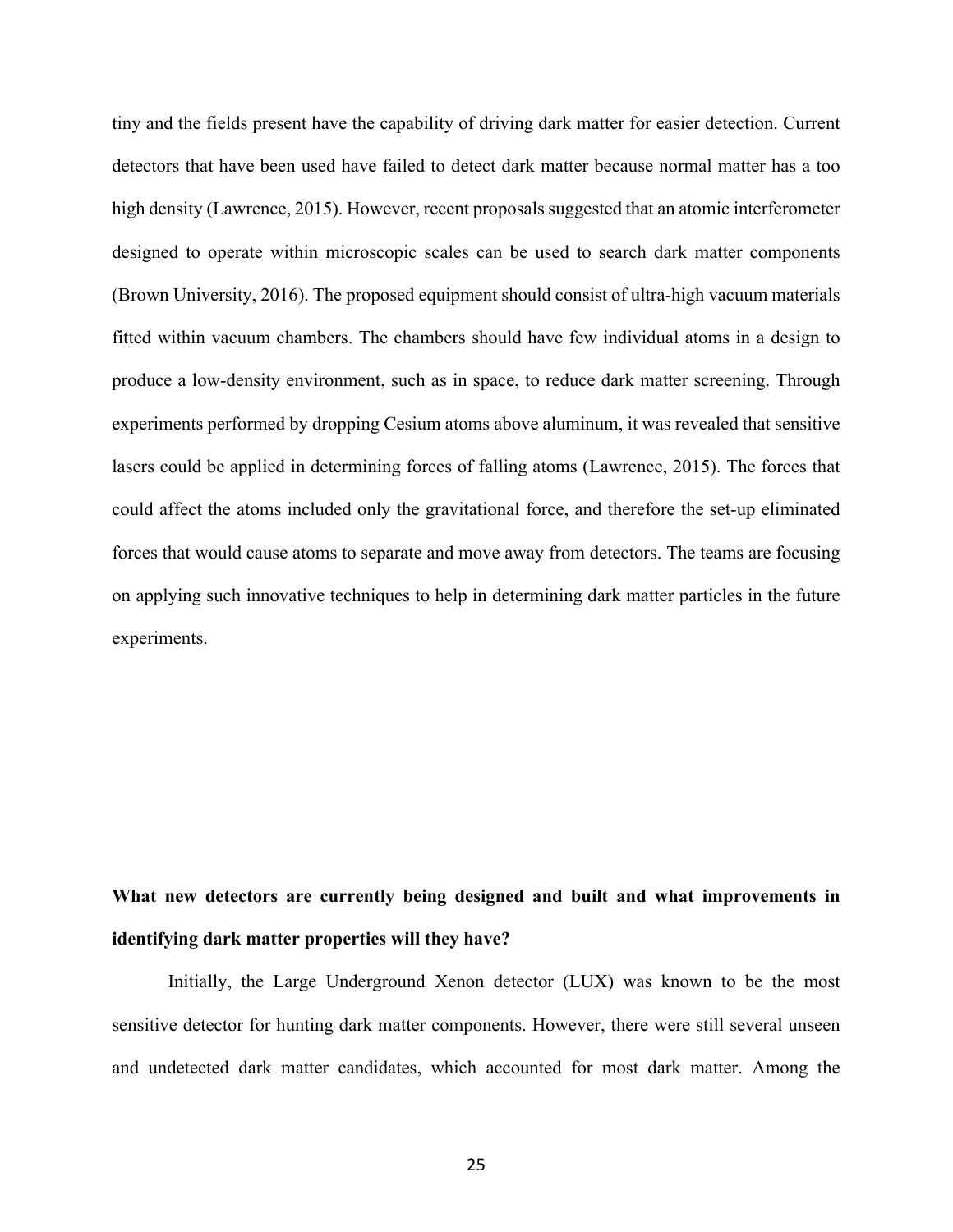undetected particles are included weakly interactive massive particles (WIMP), which and are considered as leading components of dark matter (Brown University, 2016). The evidence that shows dark matter manifests the effects of gravity is observed during rotation of galaxies, and due to the bending of light as it travels through the universe. WIMPs have not been detected since they rarely interact with other particles. Scientists are focusing on applying what has been learned by LUX. Therefore, scientists are designing a new detector with the intention of improving the sensitivity of LUX by a factor of more than 20 times for low mass dark matter particles (Lawrence, 2015). Designers are pushing their efforts so that the capabilities of detectors can be higher to search for elusive dark matter particles.

Among the experiments aiming at direct detection of WIMPs included LUX-ZEPLIN, (LZ) which will replace LUX. New improvements include replacing 1.3 tons' liquid xenon with 10 tons' liquid xenon (Brown University, 2016). New calibrations included in the system will use neutrons as stand-ins for dark matter particles. Another technique includes bouncing neutrons away from xenon atoms for effective and efficient quantifying the response of the detector through the recoiling process. Scientists are planning to increasing sensitivity of LUX-ZEPLIN (LZ) to be over 100 times higher than that of LUX (Lawrence, 2015). The LUX-ZEPLIN (LZ) is designed such that it shall have enough sensitivity to detect the type of neutrinos originating from the sun. The proposed technology will be launched by 2020.

#### **Conclusion**

Dark matter is the unseen mass or material that scientists have postulated to exist in the universe. Siegel gave various reasons for postulating the existence of dark matter, namely galaxy clusters, galactic rotation curves, the cosmic microwave background, the bullet cluster and the large-scale structure formation. Dark matter has several properties that include being optically dark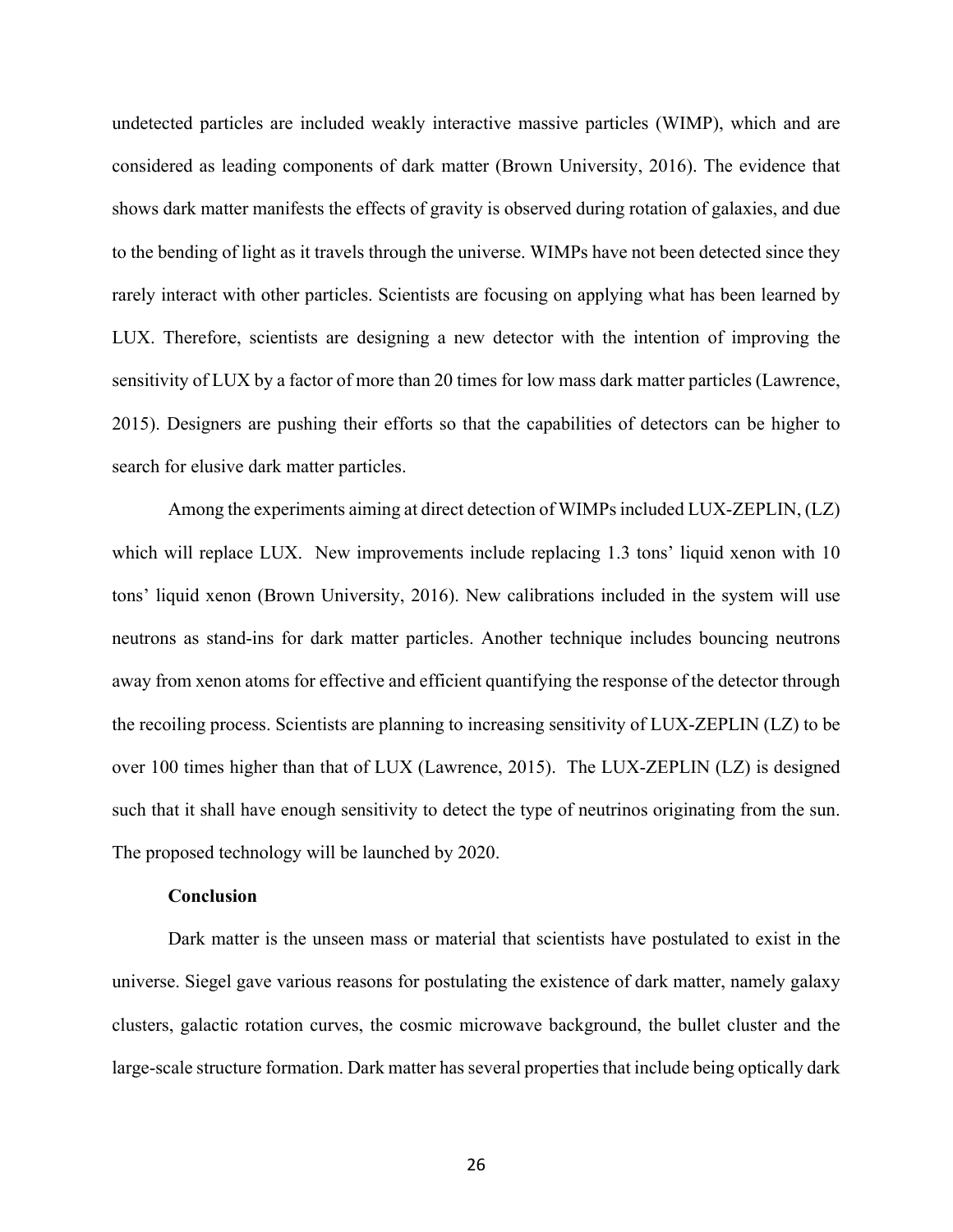(dissipationless), collisionless, cold, fluid and classical. The possible candidates for dark matter in the universe include the weakly interacting massive particle or WIMP, the axion, the Massive Astrophysical Compact Halo Object (MACHO), the Kaluza-Klein particle, the gravitino, Primordial Black Holes, Branons and Mirror Matter. Two experiments have been discussed for looking for dark matter, namely the Dark Matter (DAMA) experiment and The Large Underground Xenon experiment (LUX). The DAMA experiment is a remarkable experiment that uses three styles of detectors to facilitate discovering of WIMPs. The LUX has been identified as a sensitive device for looking for dark matter. LUX is based on cooled liquid Xenon, surrounded by water in a stainless-steel tank located nearly a mile underground.

 Dark matter makes up a quarter of the mass-energy density of the universe. To detect the existence of this matter there are some experiments which have been used. A map of dark matter in the universe has been created to show how light is distorted by galaxy clusters. One would ask why we cannot see the dark matter. This is because it does not interact with regular matter in any way. Other states of matter collide and absorb energy, while the dark matter does not. It is existence can only be inferred because we see the effects of its existence on visible objects. Caution should be taken not to confuse antimatter with dark matter. Antimatter behaves in all ways like matter but the difference is that it has electrical charges opposite to that of matter. A positron is positively charged and is the anti-particle of the electron. Negative matter is a type of hypothetical matter which would contain negative mass and energy. It contains negative gravitational charge and repels normal matter.

Dark matter can be assumed to be the building blocks of the galaxies and clusters. Axions can be detected by using the axion dark matter experiment that makes use of a resonant microwave cavity in a large superconducting matter to look for cold dark matter axions that may be present in

27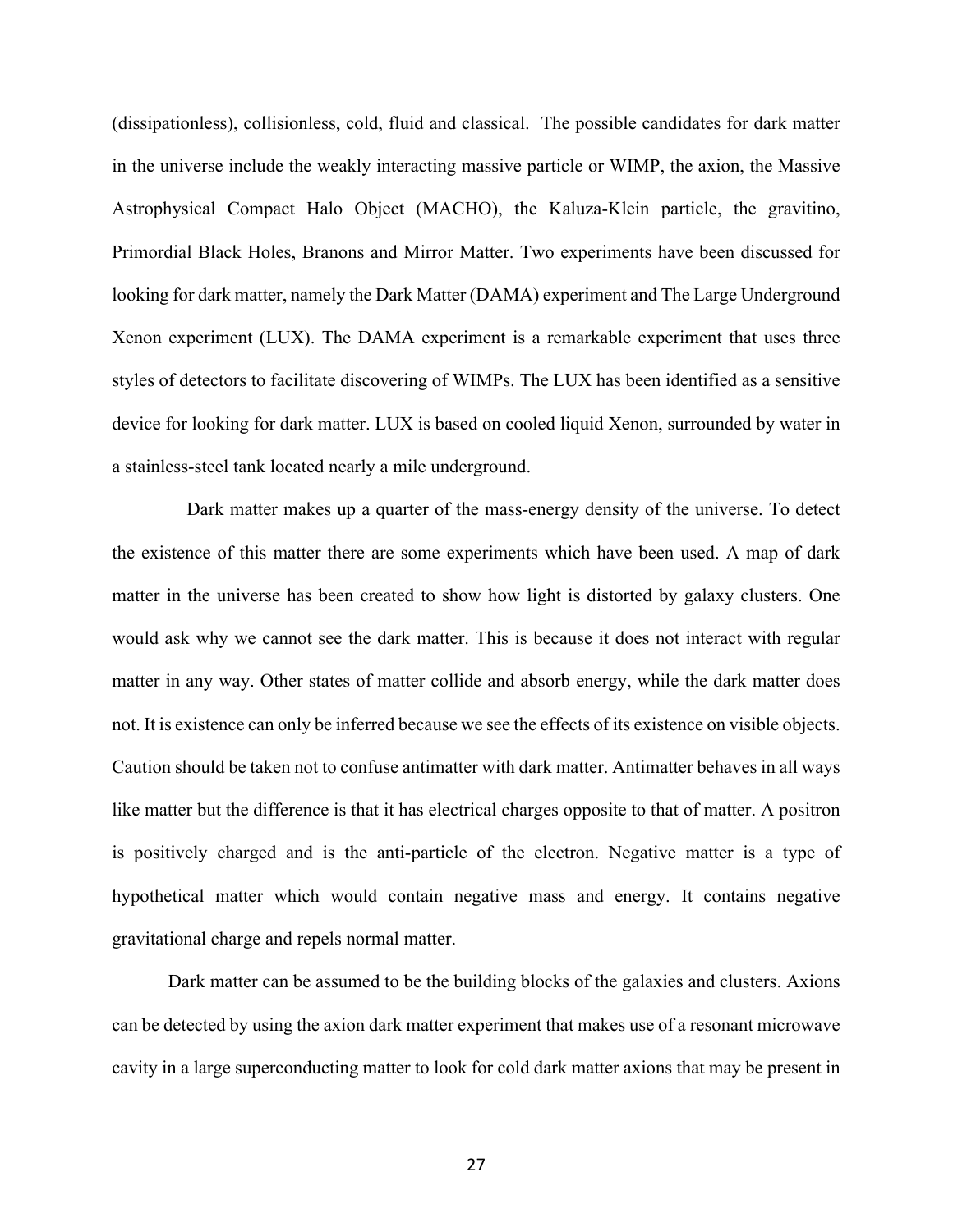the local galactic halo. The Neutralino does not show any visible collisions with the atomic nucleus, display elastic scattering, display low energy in the recoiling nucleus and does not have any signatures that make it easy for detection. Gravitinos have weak coupling which make them inaccessible for direct and indirect searches. Some of the dark matter parameters established by current detectors include: UV and thermal constraints, density parameter boundaries, mass parameter boundaries, scalar spectral index and re ionization optical depth. In conclusion, improvements have been made to the detectors such as new calibrations, the use of 10 tons of liquid xenon and the use of bouncing neutrons away from xenon atoms for efficient quantifying of the detector through the recoiling process.

Overall, I anticipate that in the future there will be additional discoveries to gain more information about dark matter, allowing scientists around the world to become more familiar with the properties of dark matter, a major component of our universe.

### **References**

- 1. Ashfaque, Johar. Here are the top five candidates for 'dark matter' Web. December 14, 2015. Retrieved from http://www.sciencealert.com/from-machos-to-wimps-meet-the-topfive-candidates-for-dark-matter
- 2. Baltz, Edward A. "Dark matter candidates." *arXiv preprint astro-ph/0412170* (2004): p. 1-14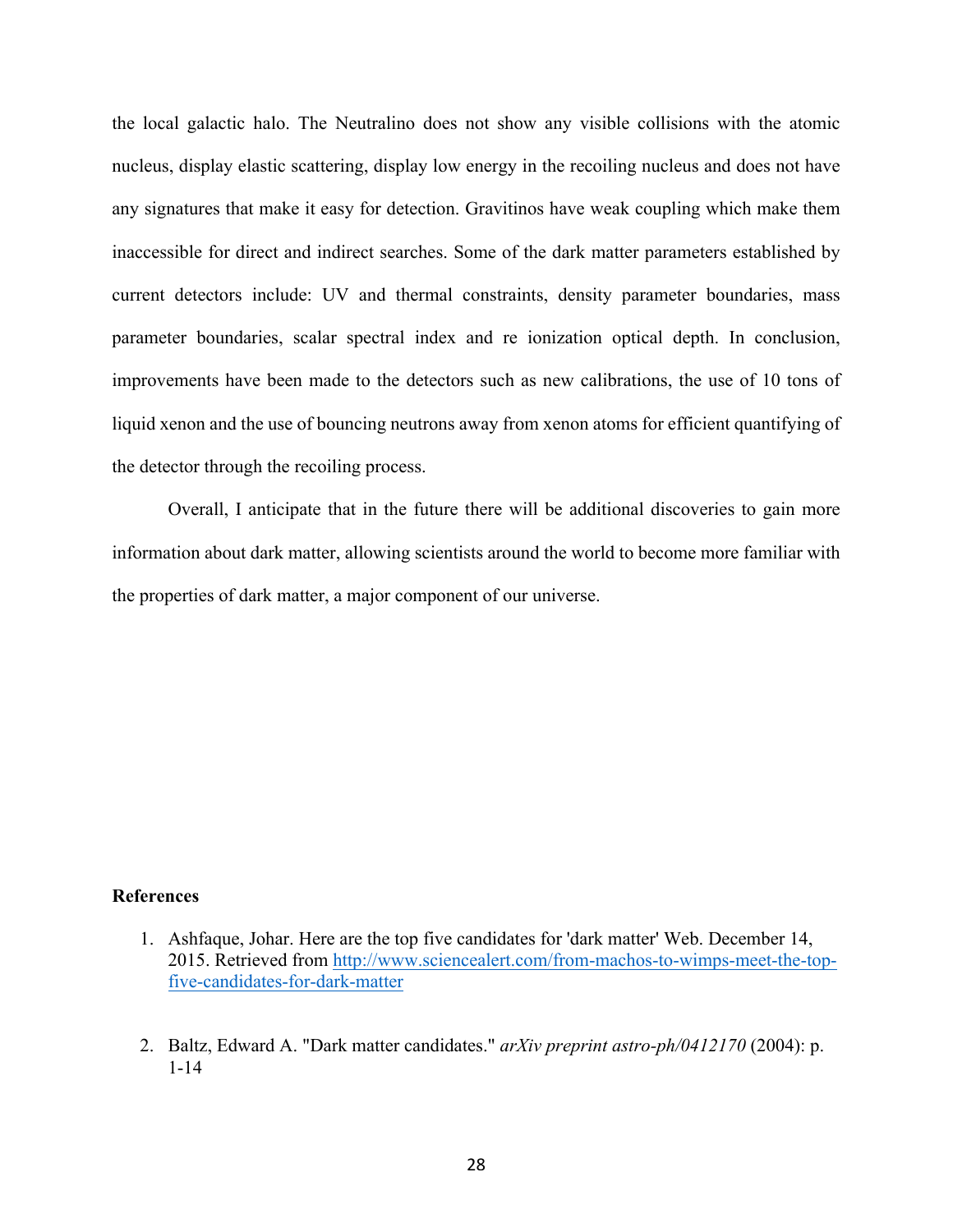- 3. Bahcall, John, Tsvi Piran, and Steven Weinberg. "Dark matter in the universe." Dark Matter in the Universe: Jerusalem Winter School for Theoretical Physics. 2004. 108- 133.
- 4. Bergström, L. (2009). Dark matter candidates. *New Journal of Physics*, *11*(10), 105006.
- 5. Brown University (2016). World's most sensitive dark matter detector completes search. Retrieved from: https://phys.org/news/2016-07-world-sensitive-dark-detector.html
- 6. Cain, Fraser. How do we know dark matter exists? Universe Today. Web. March 13, 2015. Retrieved from https://phys.org/news/2015-03-dark.html
- 7. Cain, Fraser. How Do We Know Dark Matter Exists? December 23, 2015. Universe Today. Web. Retrieved from http://www.universetoday.com/119297/how-do-we-knowdark-matter-exists/
- 8. Cerulli, R., Villar, P., Cappella, F., Bernabei, R., Belli, P., Incicchitti, A., Addazi, A., ... Berezhiani, Z. (2017). DAMA annual modulation and mirror Dark Matter. *The European Physical Journal C: Particles and Fields, 77,* 2, 1-20.
- 9. Chapman, J. J., Faham, C. H., Fiorucci, S., Gaitskell, R. J., Malling, D. C., Pangilinan, M., Verbus, J. R., Pease, E. K. (2013). The Large Underground Xenon (LUX) experiment. *Nuclear Instruments and Methods in Physics Research, Section A: Accelerators, Spectrometers, Detectors and Associated Equipment, 704,* 111-126.
- 10. Feng, J. L. (2010). Dark matter candidates from particle physics and methods of detection. *Annual Review of Astronomy and Astrophysics*, *48*, 495-545.
- 11. Grefe, M. (2011). Unstable gravitino dark matter-Prospects for indirect and direct detection. *arXiv preprint arXiv:1111.6779*.
- 12. Kosmas, T. S., Miranda, O. G., Papoulias, D. K., Tórtola, M., & Valle, J. W. F. (2015). Sensitivities to neutrino electromagnetic properties at the TEXONO experiment. *Physics Letters B*, *750*, 459-465.
- 13. Lawrence B. (2015). New results from world's most sensitive dark matter detector. Retrieved from: https://phys.org/news/2015-12-results-world-sensitive-dark-detector.html